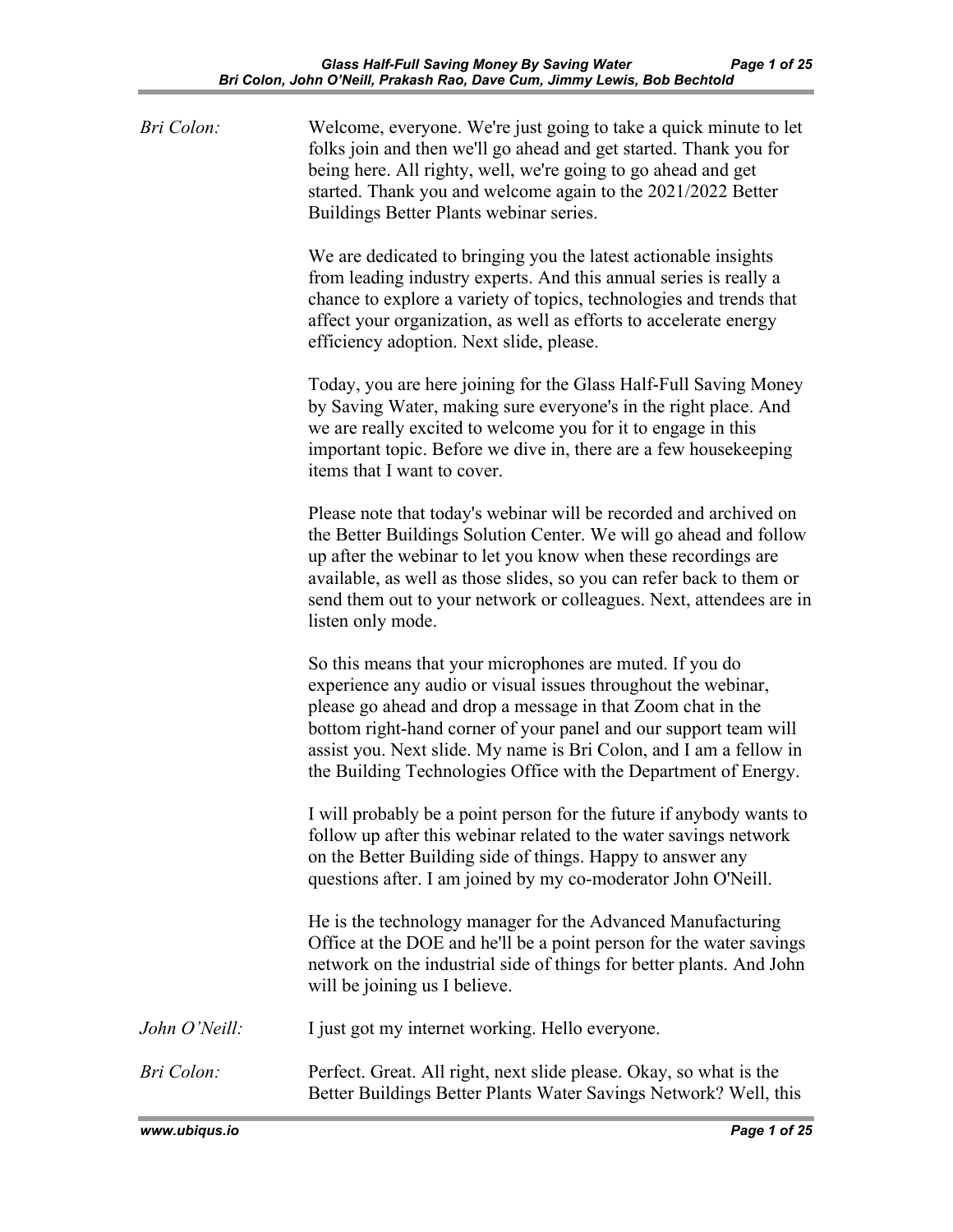network brings organizations together to discuss and demonstrate successful approaches to conserving waters in buildings, plants, multifamily housing, you name it.

All facility owners and managers are invited to build on the progress already made by the Better Buildings challenge partners who have set water use intensity goals and reduce their water use by more than 10 billion gallons since 2015.

It's a dynamic network of Better Buildings Better Plants partners that can engage in activities such as engaging peer exchanges, get recognized by the Department of Energy for proven solutions and realize successes as they work towards saving water in their facilities.

Partners can work with us at the DOE to track a water reduction goal across their entire portfolio or just a portion and receive technical assistance on these journeys. Organizations as a part of the water savings network commit to a variety of options depending on their unique organization, their capacity and their needs.

We encourage folks to set a water use intensity goal if possible for all or part of their portfolio. So folks just wanted to focus on parts of their portfolio that are located in water stress regions, they could. Organizations also commit to contributing in one of the following ways, whether it be tracking and sharing water savings progress, publishing a case study on our Better Building Solution Center.

And these cases are really helpful to talk through barriers, challenges how organizations are working through, experiences to share that information with partners. It can also share best practices and lessons learned through different forums and modes such as peer exchanges, which are opportunities for dialogue, for others to pose questions to their peers and talk through how others are addressing them.

And then finally, to document ways in which water efficiency impacts areas such as energy efficiency, resilience, equity, and workforce development. And these are priorities of the DOE as well as the current administration. Next slide, please. This list is a comprehensive list of our current water savings network partners. We're tenuously enriched by more organizations that join.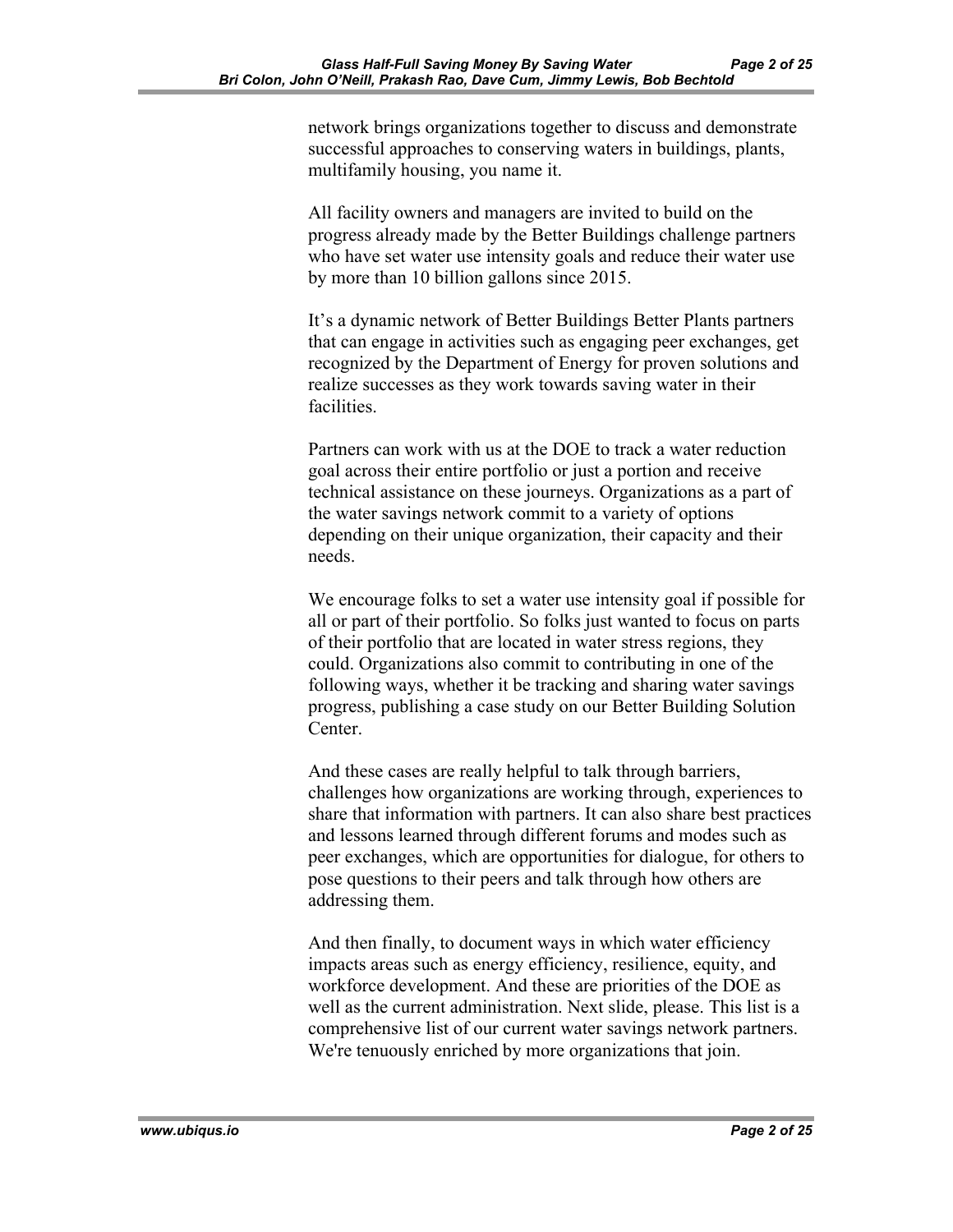So no matter where you are on your water savings journey, whether you're just starting brainstorming, or you've been doing it for years, we would love to have you as part of the network. And this diverse array of industries to also enrich our conversations.

While only building owners and operators formally partner with this network, there are options for industrial organizations, nonprofits, trade organizations, and NGOs that align with the building sector to join the network as affiliates, or friends of the programs that work to amplify our resources, participate in better building activities during the year such as webinars like this, peer exchanges, etc.

And we could draw on their expertise or reference their materials as applicable, as well as recognizing those affiliates and connecting them with technical expertise when relevant, and acting ultimately, as a bridge between them and partners, too. So there are many ways to engage the water savings network, and we would love to have folks join.

Feel free to connect with us too, after this webinar. So that's the water savings network in a nutshell. Next slide, please. We will now be engaging using this platform Slido throughout today's webinar. So if you could go ahead and open either in your mobile device or a new window in your browser, go to www.slido.com. Today's event code is #DOE.

If you would like to ask our panelists questions throughout today's webinar, you can submit them using this platform during the presentations, and we'll answer those questions at the end. You also have the option to up-vote a question. So if someone posts something that you would like to see addressed by a panelist, go ahead and select that thumbs up icon and that'll move it to the top of the queue.

And we'll try to definitely prioritize all questions as much as possible, especially those ones that have multiple interest from folks on the line. Next slide, please. So we'll start off now with some polls. We would love to learn more about you. So if folks want to take a moment using that information in the chat to join us in this conversation.

We'll start off first with an easy question. Just nothing too hard hitting to start off. But if everybody would like to answer the question, what sector best describes organization. We just want to get a feel for who's in the room, and what that breakdown is.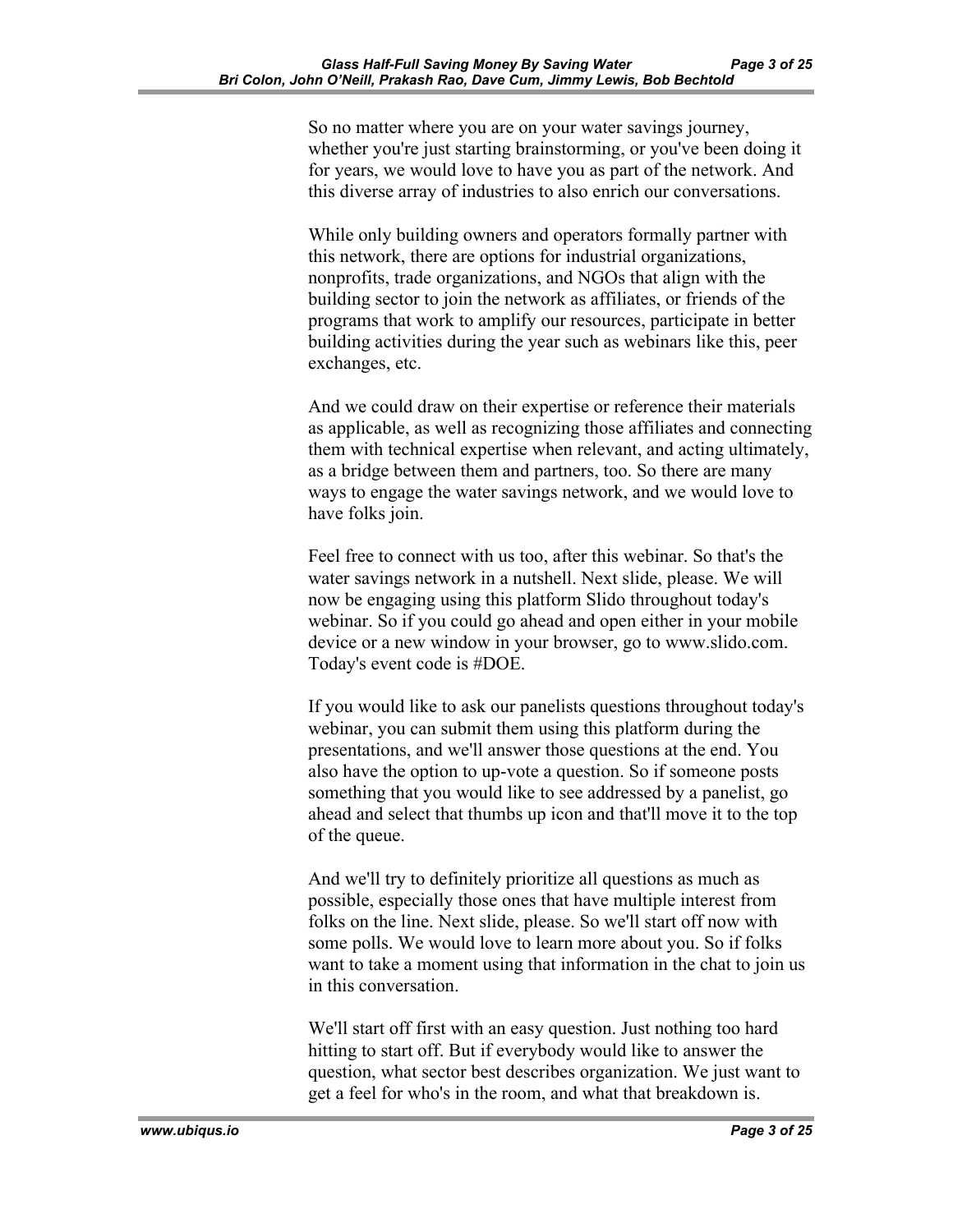Alright, so it looks like we're having a great representation, a mix of nonprofits, commercial representation, state, government, industrial, and other.

Perfect. Feel free to keep submitting those responses. Thank you so much for engaging. This helps us really understand what interest and engagement we have from across sectors. So it's great. All right. Let's go ahead on the screen and go to the next poll. This next question is really helpful for us understand what best represents your professional responsibilities.

So for folks in the room, if you work on a combination of both water and energy reduction, if you work on energy reduction projects primarily, or water reduction projects primarily or other, it's always better to understand what kind of duties folks have in attendees. All right, so I'm seeing it looks like a large majority work on both water and energy reduction in the room.

And we have engagement from around 122 people, that's great. Feel free to keep responding to that question, and on the screen will transition to the next one. All right. We're curious, you ask folks what topic would be of most interest to your organization for a future peer exchange?

And these again, are those opportunities for dialogue to engage with others in the network around a topic of interest. So we want to make sure that it's salient to the network. So some examples could be pairing water and energy efficiency efforts, implementing water reuse systems that could be things like recycling, rainwater catchment, gray water systems, etc.

Developing an organization-wide water management strategy and lessening the burden of building water usage in water-stressed regions. So I'm seeing some of the responses come in. It looks like pairing water and energy efficiency efforts is coming out as one of the leaders there, followed closely behind organization-wide water management strategies, reuse systems.

And then the burden of building water usage in water-stressed regions, great. Thank you so much for responding to that, please feel free to keep entering responses. Okay, and we will transition to our final poll. This one is open ended. I'll just give that caveat there.

Are there any topics or questions that you would like to bring to the attention of the Water Savings Network team for a future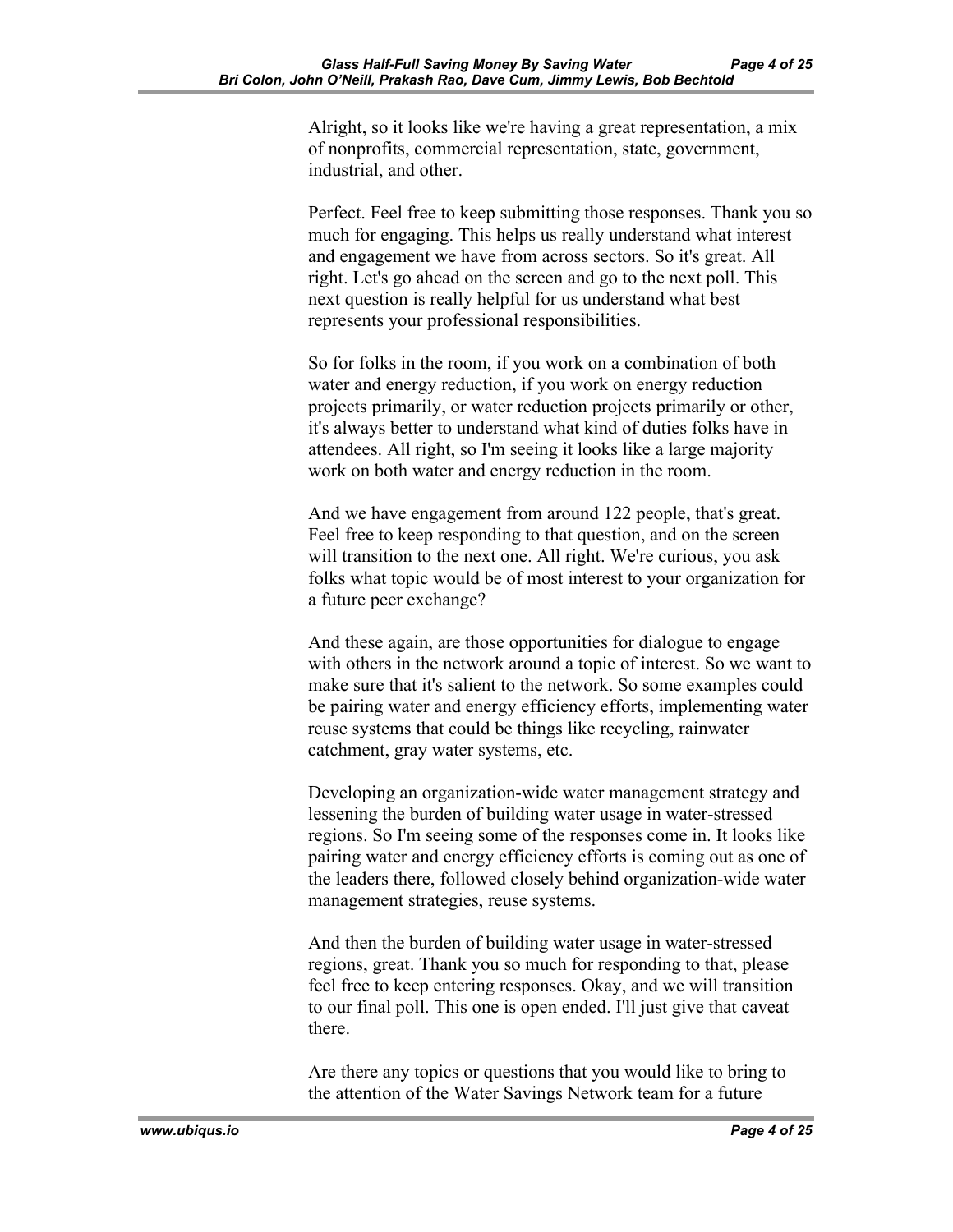|               | resource or activity consideration? And this poll in particular, well,<br>feel free to save a minute or so here, if folks have anything top of<br>mind that they would like to see us potentially explore in the future<br>for the water savings network.                                                                                                                                                                                            |
|---------------|------------------------------------------------------------------------------------------------------------------------------------------------------------------------------------------------------------------------------------------------------------------------------------------------------------------------------------------------------------------------------------------------------------------------------------------------------|
|               | And this poll later, we'll reopen at the end of the webinar and have<br>it open for 24 hours. So if during this webinar all when you're<br>hearing from panelists, it sparks some ideas that you'd like to<br>follow up more on. We're happy to explore those later.                                                                                                                                                                                 |
|               | And so take some time now things are coming up for you and then<br>we'll reopen this poll again at the end for 24 hours after this<br>webinar. Great. Seems already seeing a bunch of responses coming<br>through too. They're scrolling pretty quickly, so I won't read them<br>all off.                                                                                                                                                            |
| John O'Neill: | Alright, it looks like they've slowed down a little bit. So I think<br>we'll close that out. And then again, like we said, we'll open it back<br>up at the end. But I think it's time that we can move on to today's<br>presenters. We've got a really great lineup of presenters for you<br>today. I'm really excited to hear from all three of these presenters.                                                                                   |
|               | First up we have Dr. Prakash Rao. He is a research scientist within<br>the energy technologies area. Lawrence Berkeley National Lab in<br>Berkeley, California. Dr. Rao conducts research and analysis into<br>the potential for reducing the energy consumption and water use<br>impacts of the US manufacturing sector while maintaining its<br>productivity.                                                                                      |
|               | After that, we'll follow him up with Dave Crum. As the corporate<br>Energy Manager for Highwoods Properties, Dave manages the<br>company's utility program, tracking, reporting on, and managing<br>energy, water and carbon intensity of the Highwoods portfolio. In<br>addition, Dave heads up energy procurement in Highwoods<br>deregulated markets, and works with utilities to optimize electric<br>rates for properties in regulated markets. |
|               | Finally, we have Bob Bechtold, who is the president and founder<br>of HARBEC Plastics Incorporated, which provides a full service of<br>precision module and mold making, complex plastic injection<br>molding and precision machine component parts and sub-<br>assemblies.                                                                                                                                                                         |
|               | In the past two decades, he's developed an energy management                                                                                                                                                                                                                                                                                                                                                                                         |

strategy that includes a cogeneration project, which currently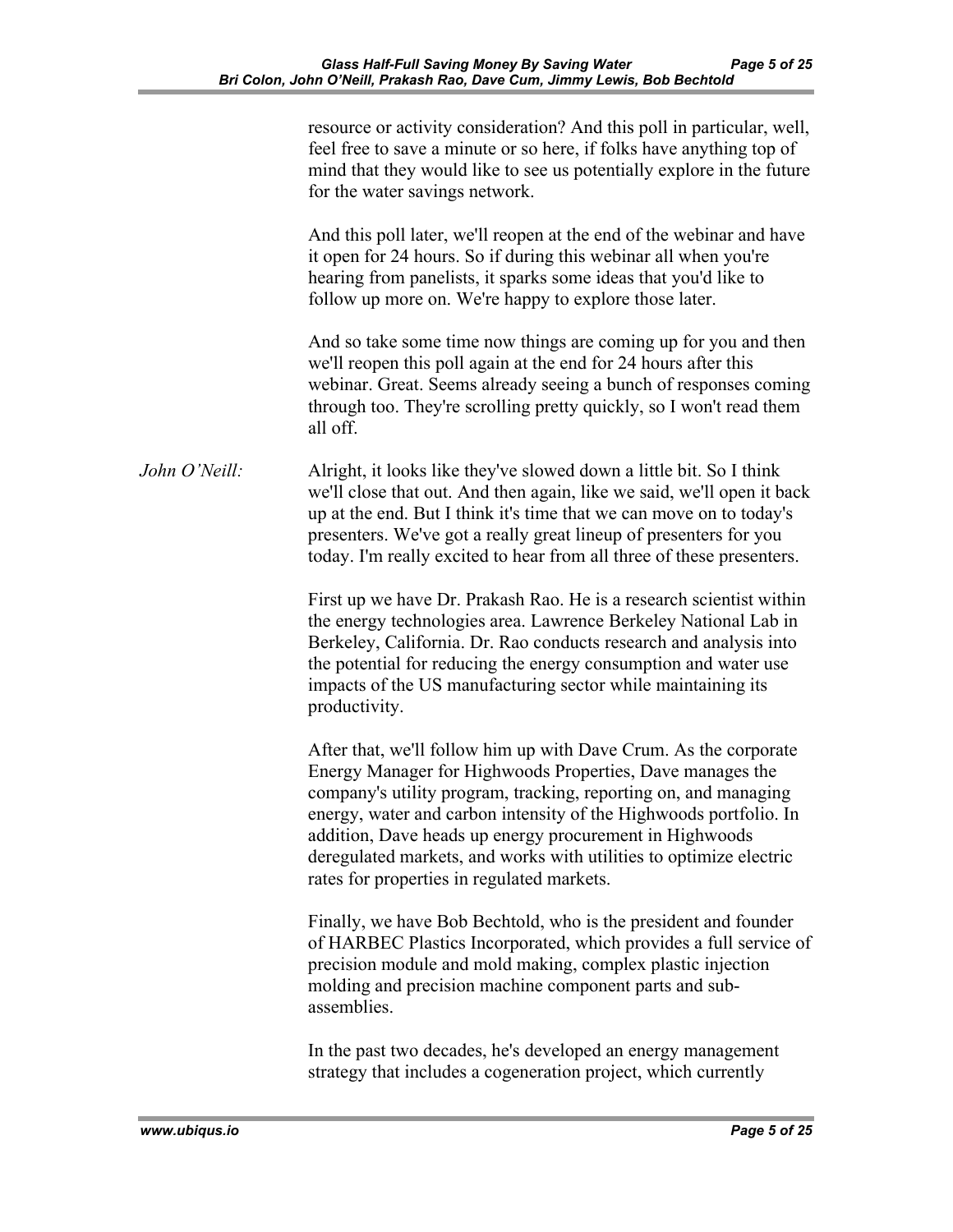provides a portion of their electricity and air conditioning requirements in conjunction with two onsite wind turbines.

Thanks to all of you for being here with us today, we look forward to all the insight that you're going to share with our attendees today. With that, I will hand it off to Prakash to kick us off with the first presentation.

*Prakash Rao:* Thank you, John and Bri for introduction, and thank you all for joining. I'm going to present to you today on this topic of saving money by saving water. Next slide, please. Specifically, I thought today, I could talk a little bit about improving the business case for water savings.

> This idea, or the importance of this topic came to us from this manual, on the right-hand side, that was developed for the Better Buildings water savings initiative when it was still in this pilot phase, development corporate water manager strategy for manufacturers, where we interviewed several pilot participants in the water savings network, including Bob and the folks at HARBEC on their best practices for water management.

As they were leaders, we wanted to understand and convey to the rest of the community what some of the leaders are doing with water management. And one of the topics that came up was how do you improve the business case for water. So I want to take some of the items that they identified and expand upon them a bit for you guys.

So the three topics I'll cover today are considering avoided risk, using a more comprehensive valuation of water and seeking those low or no cost opportunities. Next slide, please. So risk to manufacturing water supply I think is a good place to start, even when we're talking about the business case.

If we read what the scientists are saying and modeling and coming out with, the US, not just globally, but the US has some water challenges on the horizon. So some of the things that are predicted to be happening are increasing droughts throughout the United States, not just the western states but all the United States.

Aridification and multidecadal droughts in the West, so while the rest of United States is getting droughts, the Western droughts are expected to be much more substantial and longer. Deteriorating water quality due to climate change and human impacts.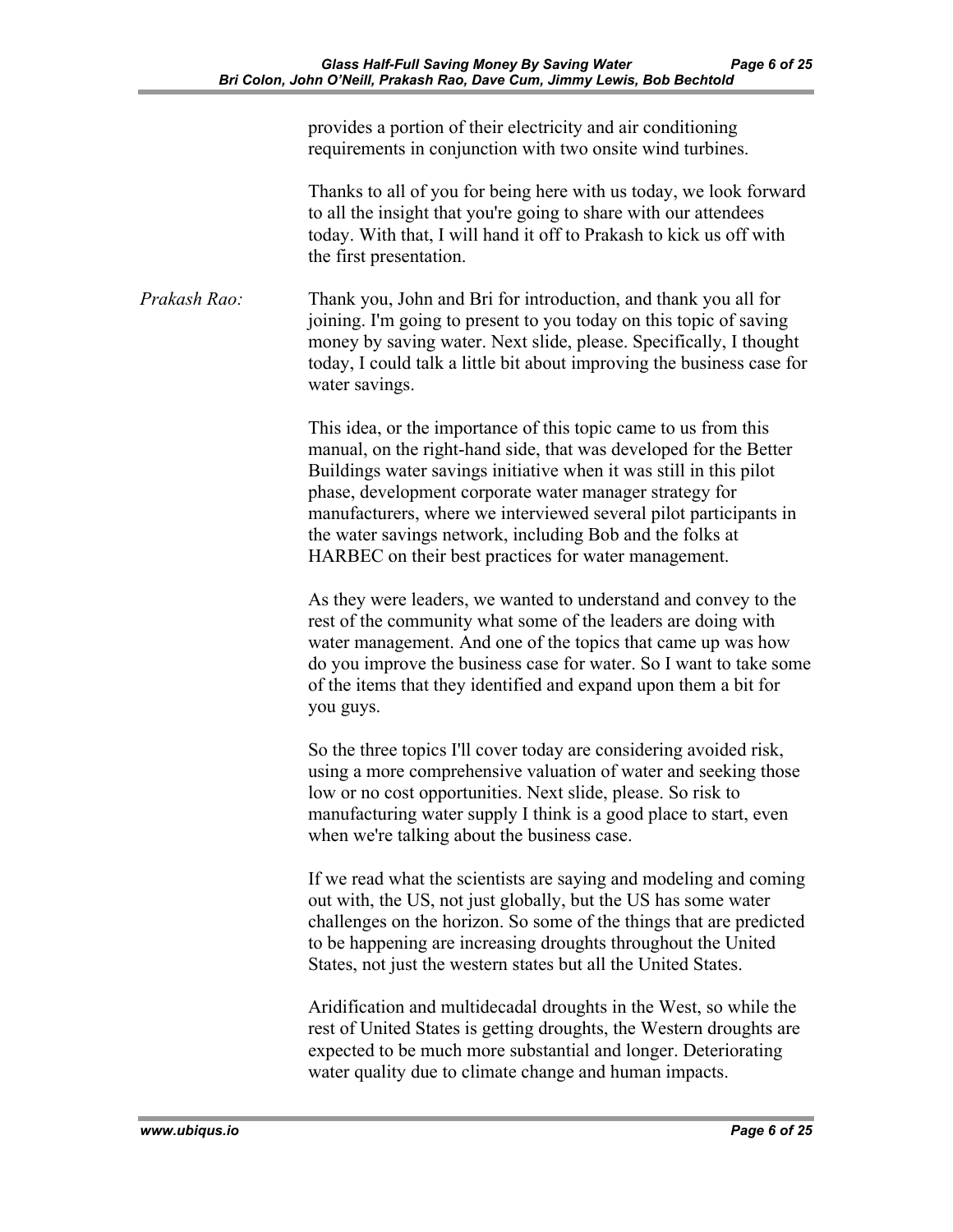Now, this is the human impacts, for example, I think some of us have heard about things like eutrophication due to agricultural runoff and things of that nature where the water quality isn't quite right for your businesses to use, whether it's contaminants or temperature, whatever it might be, the water is not what it is today in short.

And then timing of water, when is available. So our weather patterns are changing, snow is melting at different times for those communities that rely on snow melt, rains are coming in different seasons or different locations due to changes in atmospheric conditions. So water is not going to be available at the same time as it is currently.

So there are water risks on the horizon. So it stands to make sense that well, we got to be more resilient with our water supplies and our water use. So while commonly the water risks are framed as physical risks, regulatory risks and reputational risks, the World Resources Institute from the aqueduct tool I'm showing here on the top right, breaks it down every resource slightly differently.

They look at physical risks in two buckets, quantity and quality, and then regulatory and reputational are grouped together. And I want to expand a little bit on the physical risks. If you look at the bottom left, pointing away from quantity, we did some analysis with DOE.

Looking at your backup, as my introduction said, I focus on the manufacturing sector. So apologies if this is a little bit industrial heavy, but hopefully the flavor and the gist carries over to our nonmanufacturing audience here today. But anyways, we looked at where do manufacturers in the United States draw their water from by their activity?

So primary metals like steel and aluminum fabricated metals, things you make out of those steel and aluminum, etc., where do they draw water? And are those locations water stressed? Meaning is there more water being used by the human population that is naturally available in that area?

And we found that some sectors, the primary metal sector is drawing 35% of its water from water-stressed areas. Fabricated metals 10%, transportation equipment 10%. So it stands to reason there's some water risks for those sectors. And I'll talk about water quality on the bottom right. The details of the graphs, I know there's a lot in there and there's abbreviations and stuff.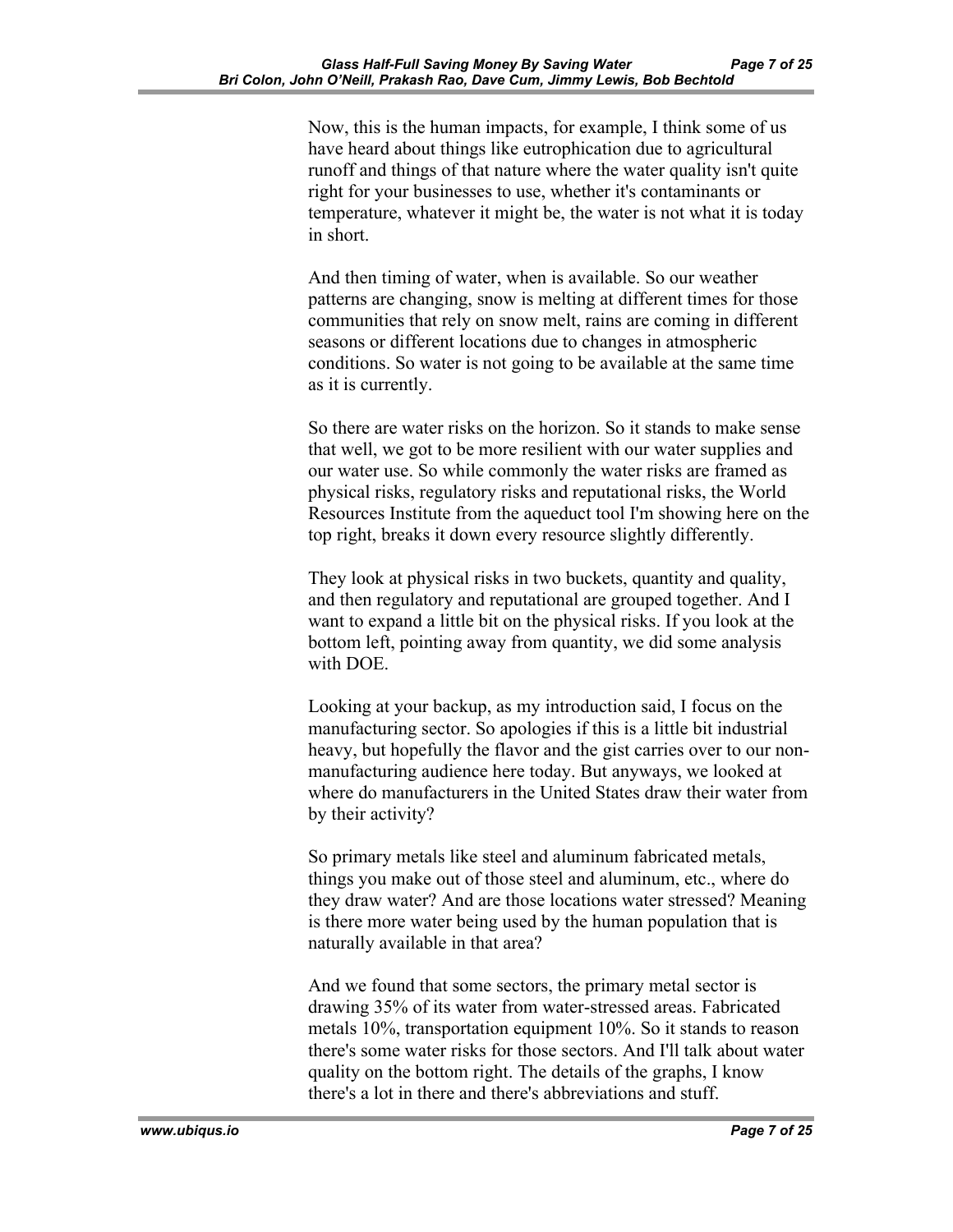But I want to point out, talk you through the main points here. Water is used for cooling. We talked about contaminants as a quality, but water is also used for its temperature, is used for cooling in many operations. If that water gets warmer, it can't cool as much and that's what we looked at with DOE.

We looked at various manufacturing plants throughout the United States that are using water for cooling, and how much reduction could they see in their cooling capacity in that water if the water temperatures increase. And as you can see here, a one degree centigrade increase in surface water, that cooling water temperature.

If we go to the worst plant, which is the top line, worst meaning most impacted, they could see up to 25% loss in the ability to use that water for cooling, which means they have to make up for it somehow. So the use of water gets threatened. With that framing, I'll go to the next slide. So can we take these ideas of risks and start to add that to the value of water?

So right now, if you look on the left hand side, we have this little diagram here with concentric circles. Price is what we're most familiar with water. I should say this whole circle kind of represents the value of water. And the center is price. That's what you pay your wastewater utility to get that water. Many industrial partners don't pay for water, so that price is zero.

But if we expand one out, you get something called the true cost of water, which we'll talk about in the next slide in more detail. But that's like, well, it's not just the water, we need to pump it around, we need to heat it or cool it or treat it or get permits to use it, or use chemicals to treat it.

If you think about all that that, that's a true cost of using the water. But if we expand even further out and think about more ideas, there's other internal costs. If I can't have access to the water, I need to go access a new source of water. How expensive is that source of water? What if I need to retool my plant or put water treatment systems in to use that water?

There's a distance, so there's costs associated with that. And if you think even further out, if I lose water do I shut down? Do I lose product? My door is closed for those customers. And what am I doing to the region around me, the watershed around me? So it's a huge sort of ecosystem service costs associated with use of water.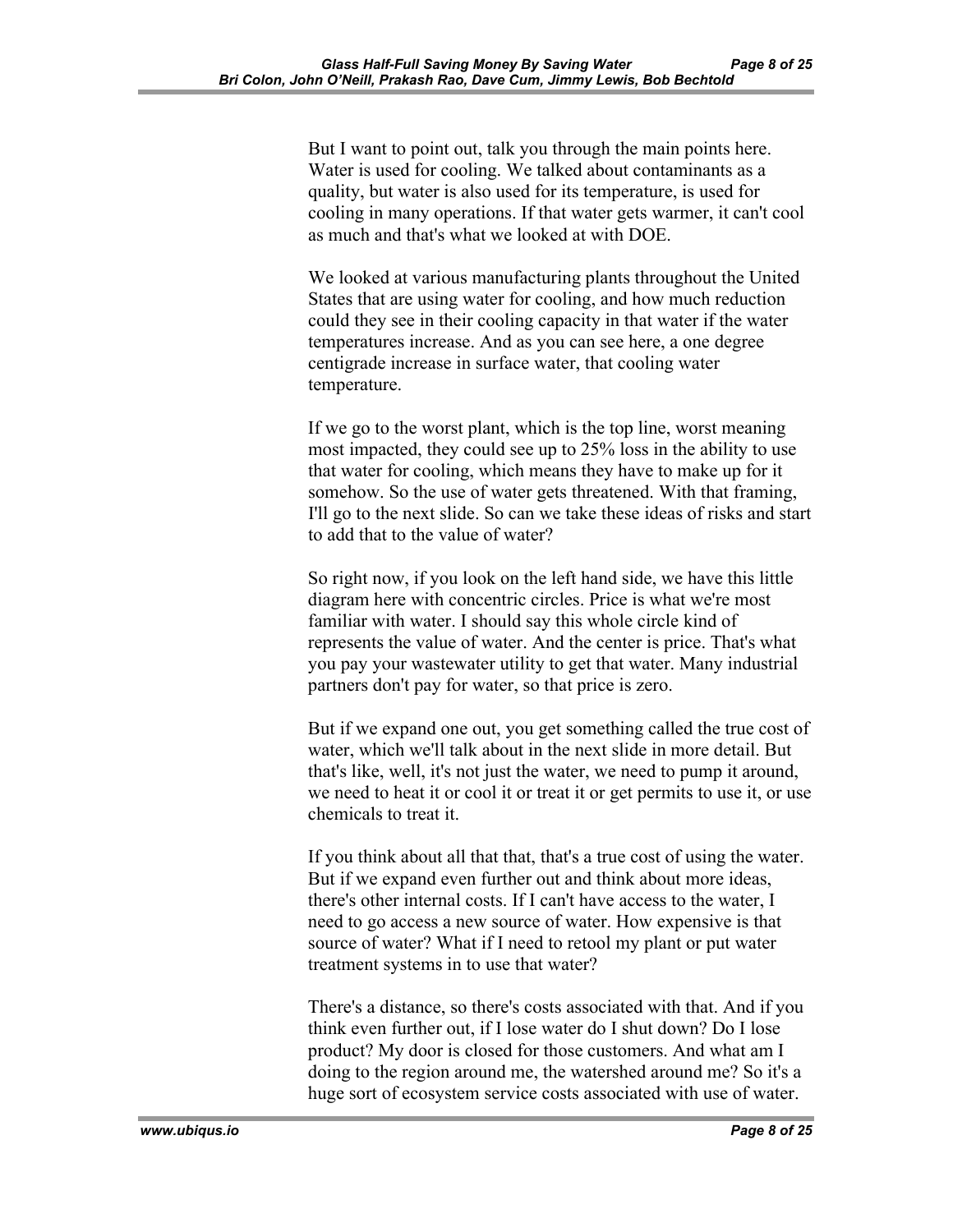And as an example, is a very complex ideas and hard to operationalize, but companies like Unilever here, they've looked at this. And this is some work they did with MIT. And they looked at various products that they make, and they looked at various costs. So I'm going to focus on case two here.

If you look at the fourth box down there, purchase price of water, they're not paying for water at this manufacturing plant that's making laundry products. However, if you look at the bolded business disruption cost, if they lost access to water, they predict that they would lose \$8.94 per meter cube of water loss.

So that really brings the true value of water up to \$9.56. So they're not actually paying for water. They're not paying anyone for water. But when they look at this holistic cost of water, it's actually close to 10 bucks per meter cubed of water. Across their plants, they saw similar things.

Other companies, Dow Chemical has looked at water loss impacts at a single facility on the Brazos River in Texas, we found it to be over 30 years and \$900 million of impact on their business operations. And for that same manual that I started off with comments, is a water savings partner, looked at the true cost, and they calculated, and they internalize, and they said, well, look, it's three to five times the build water cost.

But for high water use things like steam, it can be 10 to 12 times the true cost of water. So next slide, please. And let's build on the true cost. So my colleagues at Oak Ridge National Lab did a case study. They went to three manufacturing plants and they assessed the water used and then tried to find out the true cost of water. Looked an iron steel plant, a fiberglass plant, a vinyl siding plant.

They bucketed, where is it most expensive to use water? And this can help you prioritize, if I want to save water and I want and I want it to be cost effective, maybe I should be going for these areas at these plants. And they found in all cases sourcing the water and the true cost of water is energy chemicals plus the water is a significant cost. Their wastewater treatment is another significant cost.

And for two of the plants, fiberglass plant, the vinyl siding plant pumping energy was a huge cost for using water. So if you're going to reduce water use at a plant, know that you're likely to reduce the pumping energy requirements. If you have the right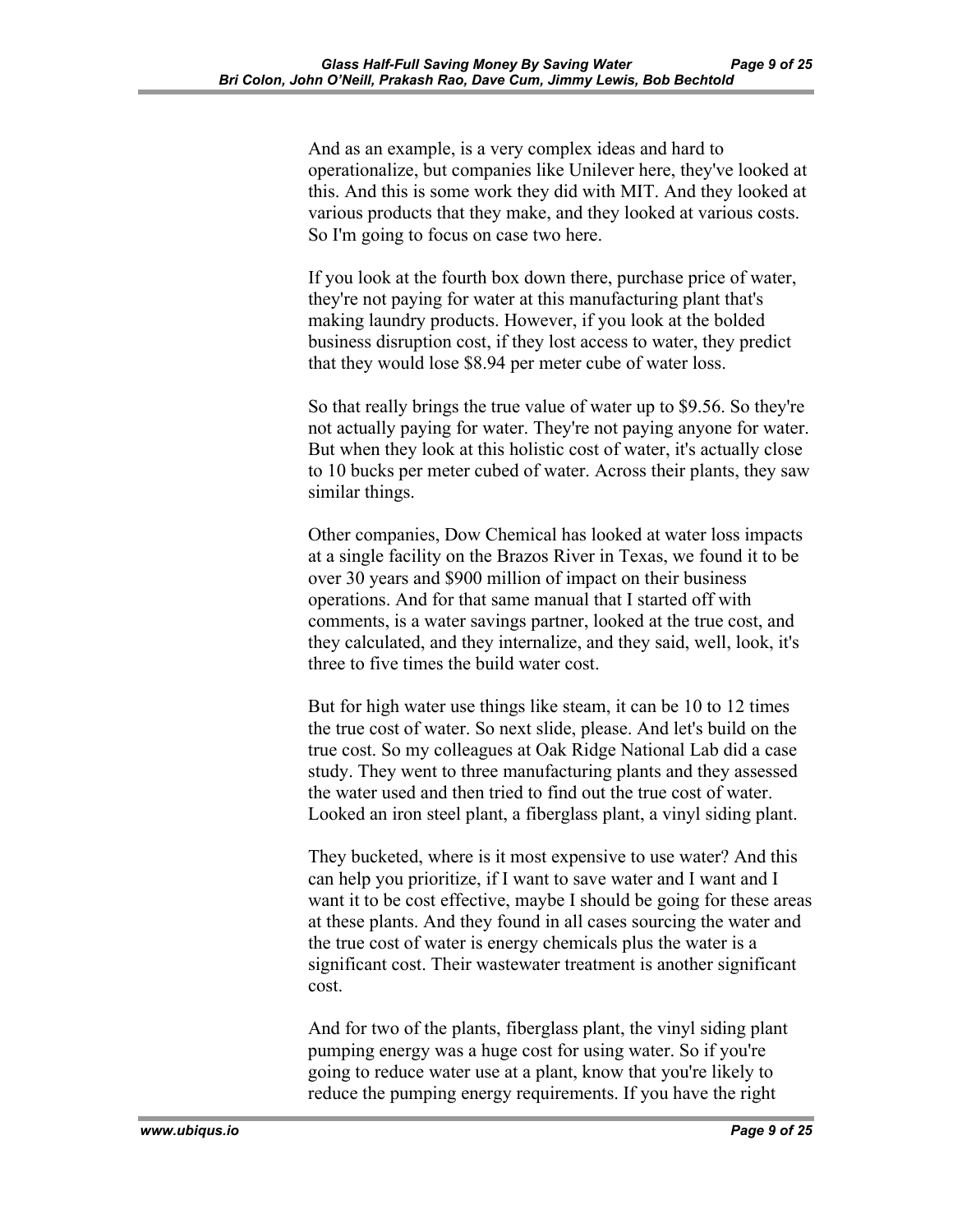controls on the pump too, that you can realize wonderful savings on the energy side.

So that's going to help your cost if you look at the true cost of water when you're doing your economics for your water savings projects. Next slide, please. And that brings me to one of the last topics I want to talk about is just availing of low and no cost opportunities. So there are many things we could do in our plants in our in our buildings today, things like fixing leaks.

If you have a cooling tower, pumping up the cycles of concentration a little bit to see like, hey, is nothing fouling, are things working properly? And then you can reuse that cooling water more often. And that's an example of reuse. And I want to talk a little bit more about reuse. This again in the manufacturing context, but could be any facility that has discharges.

Many facilities are treating wastewater discharges from their plant before it goes to the river to municipal plant to meet permits and compliance. But sometimes we're treating that water to a level that's actually suitable for use back in the processes. So we looked at water. With DOE, we looked at the EPA permit for several plants in various industrial sectors.

And then we looked at the quality coming out of the plant and looked at the quality needs for the plant. And we found that some sectors, the water leaving the plant is good enough to use back in operation. So primary metals. So in these charts a little confusing here, but you see that line at one and its various sectors in each graph and various contaminants in each little box and whisker plot, there's a line drawn at one.

One is the water quality leaving my plant equals the water quality I need. Anything below one means that water is okay to be using back in the process. So some sectors like primary metals, when we looked at the permits, a lot of that water could potentially be looped back and used.

This is not foolhardy and the more analysis will need to be done, but it shows an opportunity that water might already be being treated to levels that's totally suitable to back in a plant. Next slide, please. So just to wrap up, in conclusion, some ideas for improving the business case for water savings.

Think about that operational resilience and try to factor that in as one way. Cost savings, but don't just look at water. Think about the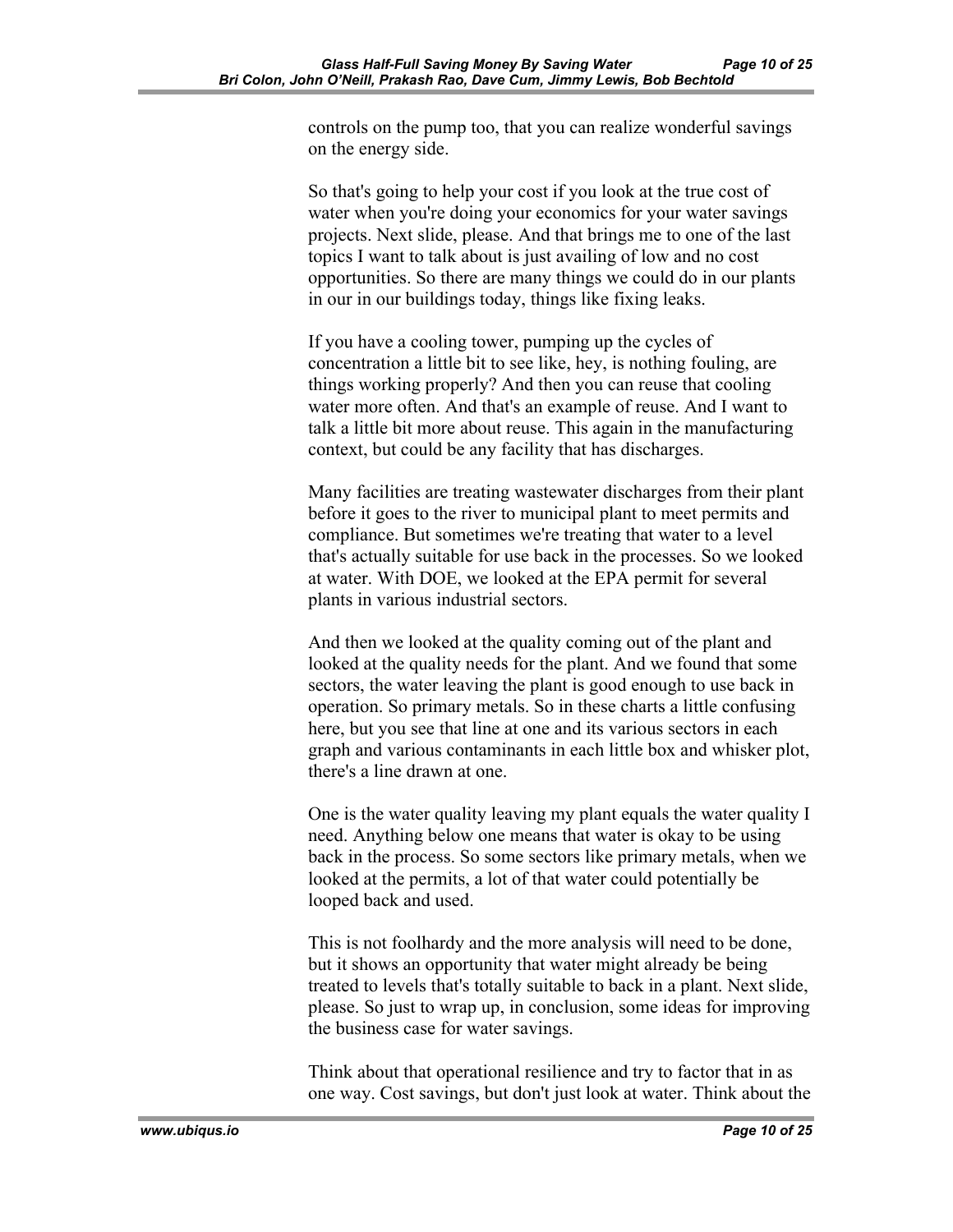energy, the chemicals, and the true costs of water. Go for those low hanging fruit opportunities like leaks and simple reuse.

And some things we didn't look at but came up when talking to partners, improves your public image, helps your energy efficiency program and allows you for growth and planning. That water efficient plant, you can park it anywhere and not worry about the water sources. But there are challenges. Resources and technical assistance are not widely available.

The DOE with the water savings network is trying to fill this gap. Also, water efficiency management principles aren't as commonly known as energy management principles and efficiency principles. But again, the work that you guys are doing in DOE with the water savings network, folks are stepping up to fill that in.

Less financial incentive, but we talked about those true costs. And lack of data, we don't know what we're using. And I didn't really hit on this. But that's been a big challenge as well in some of these projects, knowing how much water is being used. So with that, I'll conclude. And I think we'll hold questions for the end. Then I'll pass it back to John, thank you very much.

- *John O'Neill:* Great, thanks so much, Prakash. I'm sure that information has been really helpful to our attendees as they look to make the business case for water savings measures in their organizations. Up next, we have Dave Crum of Highwoods Properties. Take it away.
- *Dave Crum:* Thank you very much. Good morning. I probably go to the next slide from there. So yeah, it's good to talk a little bit of background on Highwoods. First, before I get started, I'd like to thank the folks at the Water Savings Network for the opportunity to speak to everybody this morning. We did recently join, so we weren't on the list there but I think probably will be in the next go around.

We'll do a little bit of background on Highwoods first, talk a little bit about some of the things that we've implemented, water savings technologies, and then talk a little bit about the irrigation analysis that was done by one of our co-op students. Our co-op program, I'll put a little bit of plug in there, is something we're really proud of here at Highwoods.

We've been utilizing this co-op program continually since 2017. Had a lot of great savings and great experiences with our co-op students. So hats off to them and hats off to NC State University for some great engineering students. Next slide, please. I would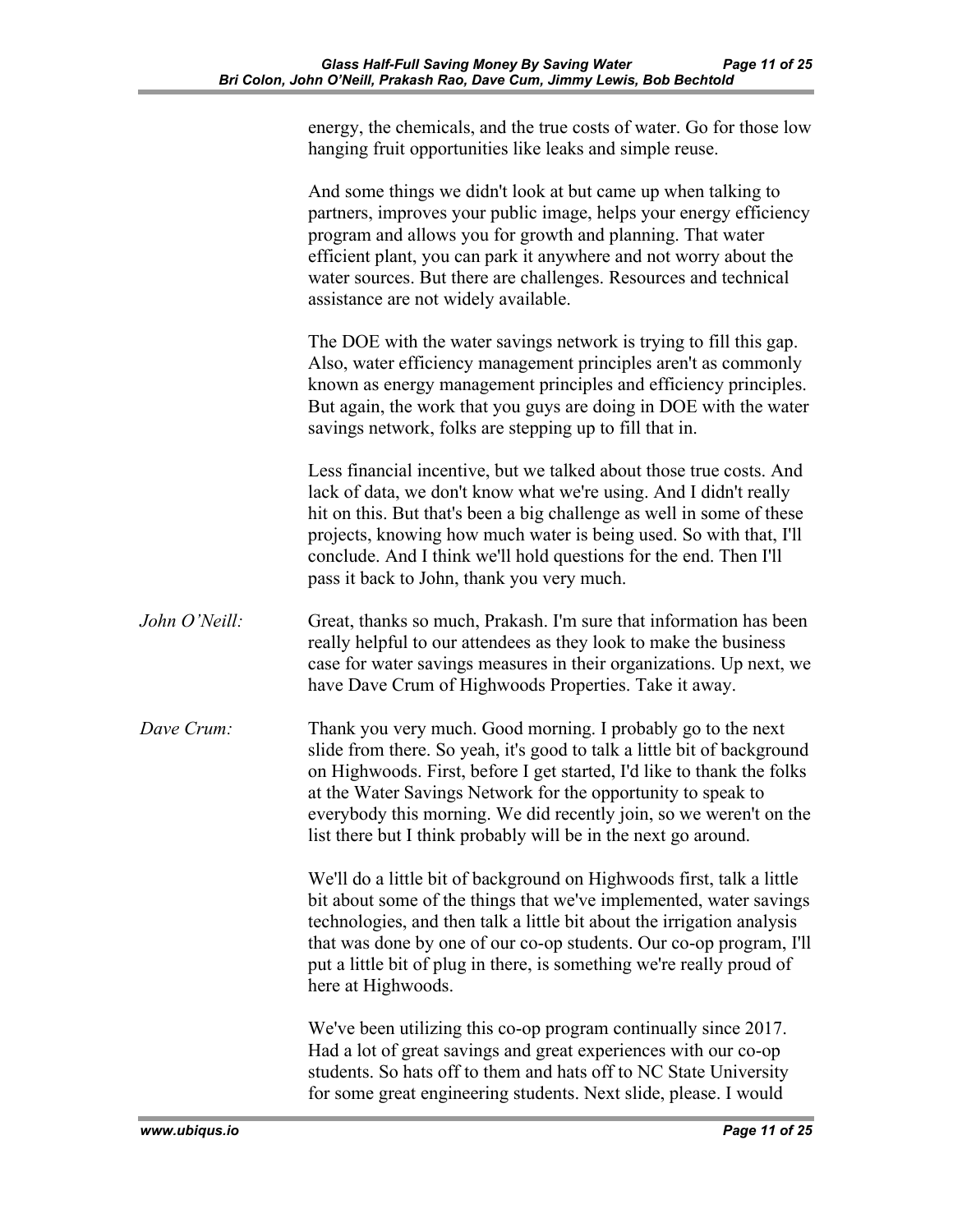say at a glance real quick. We're a real estate investment trust primarily in southeast.

182 properties you can see there. Primarily commercial office buildings. So we're in office space right now, a lot of it is fairly empty. We're actually seeing quite a bit of water savings at the moment, but not in the way that we'd like. Next slide, please. A commitment sustainability includes water savings, and that's something that starts at the top for us.

You can see from Ted Klinck, our CEO, we did establish water savings, energy savings and carbon emissions goals. And we did achieve those water savings goals. And we're in the middle of trying to determine a good water reduction target for our next tranche. Our stimuli commitment is we do look at the environmental, social and governance part of the DSG, for those who are familiar with all that.

So just wanted to also plug our community engagement activities as well. Next slide, please. Quick background on our utility programs. As you can see all the way on the left, there waters about 11% of our total utility spend. And so it is a utility that we're finding is starting to expand over time cost-wise, particularly in Pittsburgh, where we're paying close to \$20 for K-gallon, in Atlanta where the costs are going up significantly.

But it is a part of our overall utility savings program. Next slide, please. Alright, so we chose to focus with our water savings on three key areas. Really, just trying to keep it simple here at first. Just like we did with our energy program, we were trying to hit on a few key areas.

We found that restrooms, our cooling systems and our landscaping are the three areas where we found the most low hanging fruit and the most opportunities to be able to save water. So I'll talk a little bit about each of our strategies in those three areas. Next slide. In restrooms, we're primarily using low-flow fixtures.

I think everybody's pretty familiar with these at this point, so we won't belabor them too much. But did want to provide a few tips that we've learned over the years when implementing them. We primarily put low-flow fixtures, and we do restroom renovations or new development. But when we do, we like to put in the hardwired fixtures as opposed to the battery operated ones.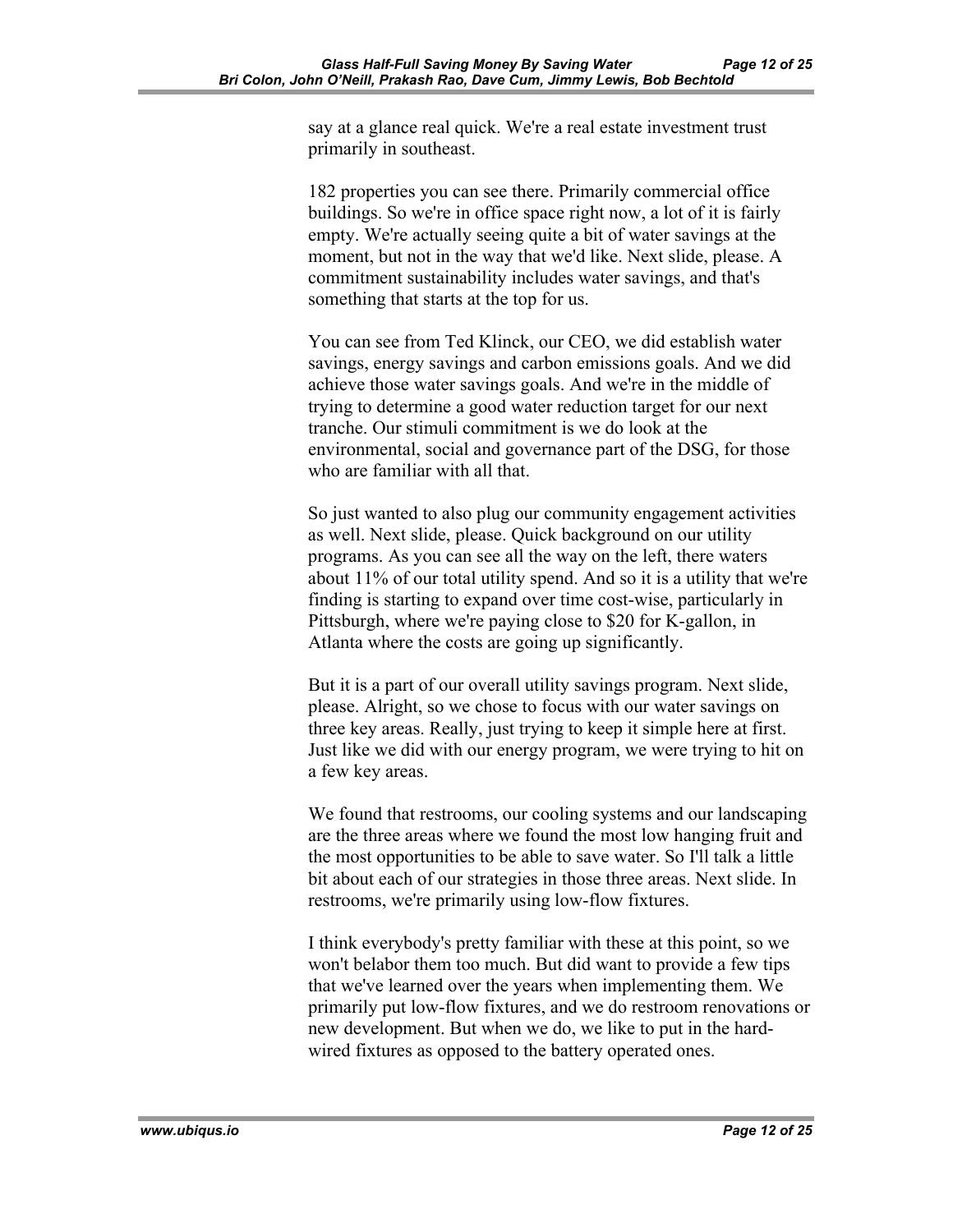We find that those batteries do fail over time. And from a maintenance standpoint, if you think about the number of restroom fixtures, you might have, say, a 10-storey office building with two restrooms per floor. So now you're looking at probably 100/120 batteries you have to change out every three to five years.

Next thing we learned was, in retrofitting low-flow flush valves on to standard porcelain, what we found is that the original porcelain that was designed for three and a half gallons per flush, we do have a few issues with that once we installed the low flow-flush valves on there. So we actually found better success with just replacing the entire restroom fixture, be at a urinal or a toilet.

Next thing was, and probably most importantly for us, is regular maintenance. So our maintenance folks go through our restrooms at least on a weekly basis looking for leaks, trying to listen to see if any toilets are running, seeing if any water faucets are running or anything like that. As Prakash pointed out earlier, that is one of the big time low hanging fruit things for us.

And being able to save water is just to make sure things are sealed up properly. Next slide, please. Going systems are where we probably invested a good bit more dollars. As you can see those big cooling towers cost a lot of money. We hadn't gone through the wholesale replacement or anything like that, but we have employed a few strategies with our cooling systems.

Automatic water treatment, I think Prakash also mentioned that one, trying to upcycle concentration to try to, not only save water but also prevent overuse of chemicals, does save us on both chemical costs and our water costs. So it's a really nice feature for us.

And the last bullet underneath there was, we've actually been able to utilize those water treatment controllers for some of the BACnet points coming out of there. So what we've been able to do is monitor flow going into our cooling towers and also monitor the cycles of concentration and things like that in our building management systems.

So we found that that's been a real big win for us. Next thing in design was just looking at utilizing stainless steel rather than galvanized. Galvanized steel, great stuff. But in some of our markets, especially our coastal markets, like Tampa, Florida, for instance, you get a lot of salt spray in the air. And those galvanized hot decks and basins just don't last.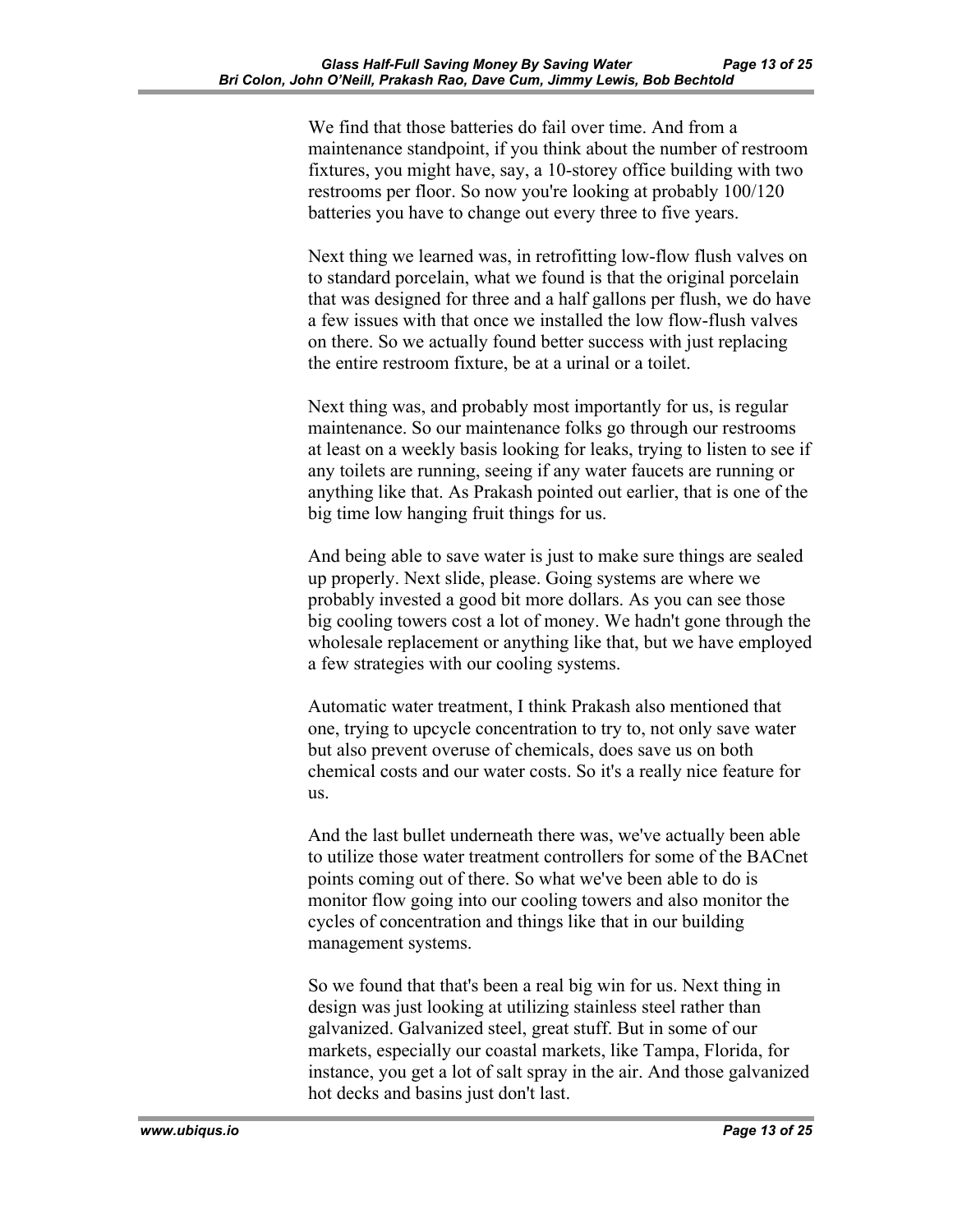So we've been going towards stainless steel that helps to reduce leaks and helps us to not have to replace the towers quite as often. Cell isolation is another kind of low hanging fruit in this. Putting automated valves on the cooling tower to allow us to isolate down to just one cell when you've got relatively cool weather and don't need as much cooling from the cooling towers saves us quite a bit of water and energy.

Scheduling is another thing. So we've been employing scheduling with our building management systems for years. And so not only do we save a lot of energy doing that, but you also save a lot of water. Obviously, if you're not running the cooling towers, you're not using much water for those.

Control strategy. So with our tenant loads, a lot of them will have computer room units, generally small units, three to five tons, somewhere in that range. And they'll utilize our cooling tower loop to help reject heat out of those systems. What we'll do at night or on the weekends is we'll actually run those in a bypass and actually bypass the cooling tower.

So that does save water. It also saves as fan power and a little bit energy as a result. We do have a safeguard on the BMS in the background, so if the water loop does get too hot, it will bring the cooling towers on. And last thing, again a maintenance item, is regular tower condition assessments. We've been doing those for years.

And I think everybody does, draining the cooling towers, making sure they're clean, but also looking for evidence of leaks or corrosion on those cooling towers just to make sure that they're running at peak efficiency. The cooling tower you see in the pictures on the left there, the before picture, this was down at Truist place in Tampa, Florida.

We replaced that cooling tower back in 2018. And the old cooling tower was leaking. The hot deck had so many holes in it that the water was short circuiting it. So our water usage went down at that building by about 20% after we put the new cooling towers in place.

By itself, it's not really a good payback. But when you put the whole package together with the fact that we needed the capacity back in our system, it was a great project. Next slide, please. I'll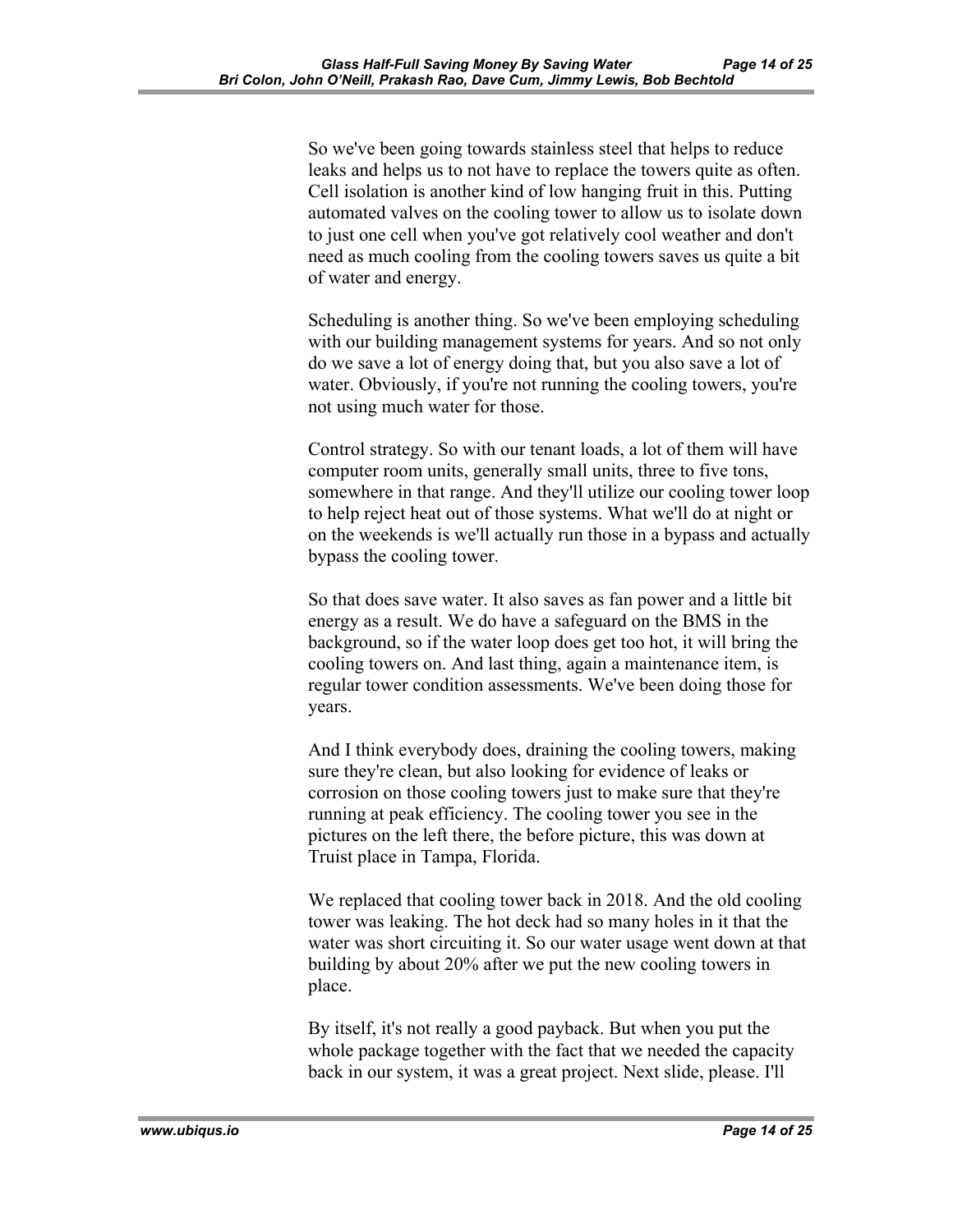| turn it over to Jimmy here. Jimmy Lewis is one of our co-op |  |
|-------------------------------------------------------------|--|
| students.                                                   |  |

He's an environmental engineering co-op student from NC State University. I'm going to let him talk about his novel method for helping us to find the irrigatable area in our buildings. Jimmy, sound maybe off. Maybe having some technical difficulties there.

- *Jimmy Lewis:* How about now, can you hear me now?
- *Dave Crum:* You're back, you're back.
- *Jimmy Lewis:* Excellent. So what we did is we developed a free method to estimate our irrigatable area at each of our properties using a satellite image and color analyzing website. The goal is to get an irrigatable intensity feature property so we can compare them.

The process was we traced on Google Maps or Earth our property, and then we took a screenshot of it, and then we put that into a free tool called MK Webb Color Summarizer. After that, the tool will separate the image into color layers and return the percent of green pixels.

If you multiply that percent by the area of the screen cap that you took, then you'll get the irrigatable land. It's pretty rough, but it's better than nothing. And sometimes the satellite images aren't perfect. So you need to possibly do some photo editing.

But there's also free and easy software's out there. Takes about 15 minutes per building to do this. And after we do this, we can get the water intensity of each building and across our portfolio, we can tackle the least efficient properties first. Thanks, Dave.

*Dave Crum:* And yeah, I'll point out to this, what this allows us to do is actually change the conversation a little bit with our property management team. So instead of going from, hey, you're the highest water user in the company. Now we can say you're the highest water user per square foot.

> That kind of takes that while we have a lot of land discussion out of it. But yeah, thanks a lot, Jimmy. That's fantastic work and great stuff. It was a huge, huge help to us. Next slide, please. Actually dovetails really nicely into some of the landscaping stuff I'm going to talk about here.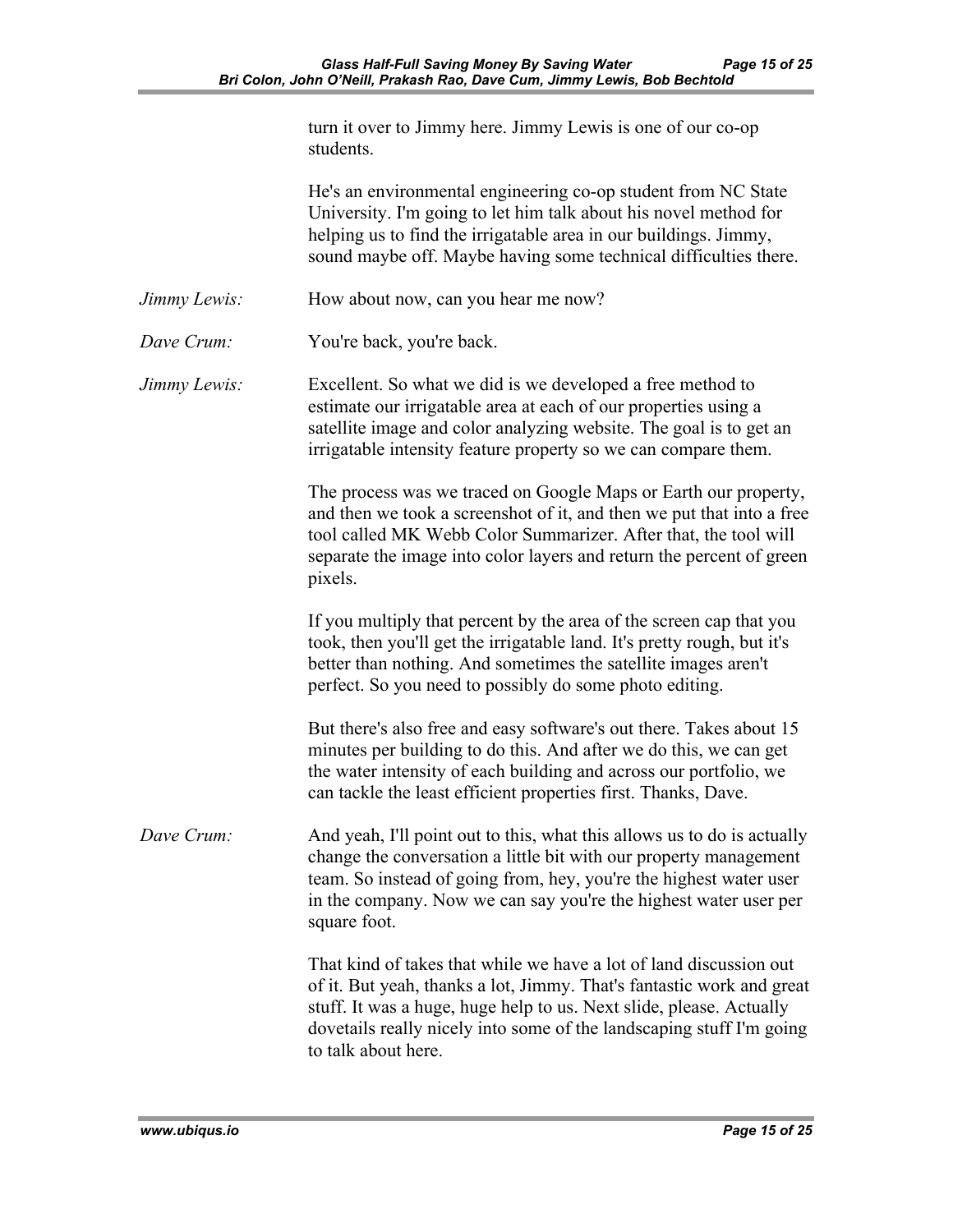First thing was irrigation management. We had been doing irrigation, we had an irrigation management systems on our buildings for quite a long time, generally using soil sensors, but those tend to fail over time, and they don't look ahead at the weather. We've been piloting a product down in Orlando. And we utilize Jimmy's analysis to figure out the best place to do that.

Once we put that pilot program in place, as you can see from the trend at the bottom, there's those bars represent the irrigation usage just as courtesy of Orlando utilities water metering system. So we were able to get in there and look at the irrigation usage. And you can see they're just drops like a rock in August of last year. That was after we put the management system in place.

It does intelligent watering based on rainfall. But it also detects leaks, where we'd actually found quite a few when the system first went into place. And that was a huge, huge help in reducing the irrigation usage of that building. In addition to the smart irrigation management systems, you try to cut this off at the source as well.

You want to make sure you get native plants in place. I remember the prior company I worked for, I don't know if any of those folks have even been listening on here. We acquired a company that loved their landscaping and looked like Disneyland, according to the local facility manager. They put native plants in place and reduced the watering on that building significantly after that.

Huge, huge help there. And last thing for us, we actually did have a situation in one of our Nashville buildings where the building was located pretty close to the water tower and had really high water pressure and it was actually blowing the heads off of the sprinkler system. So they put a pressure reducing valve in there.

And not only cut consumption by reducing leaks, but it also cut consumption when you do have leaks, because you're reducing the pressure in the system and so it's not pushing as much water through. Those that working on energy projects and industrial plants know all about this from compressed air systems. I used to do quite a bit of work there myself.

It was a nice trick that they pulled there and is something we'll be looking to put in other places. Next slide, please. So our future, I saw on the questions, somebody was asking about metering. And so we are investigating putting more metering in place. We've been able to pull utility policies in a few areas, primarily Pittsburgh, and we're looking to try to expand that a bit more.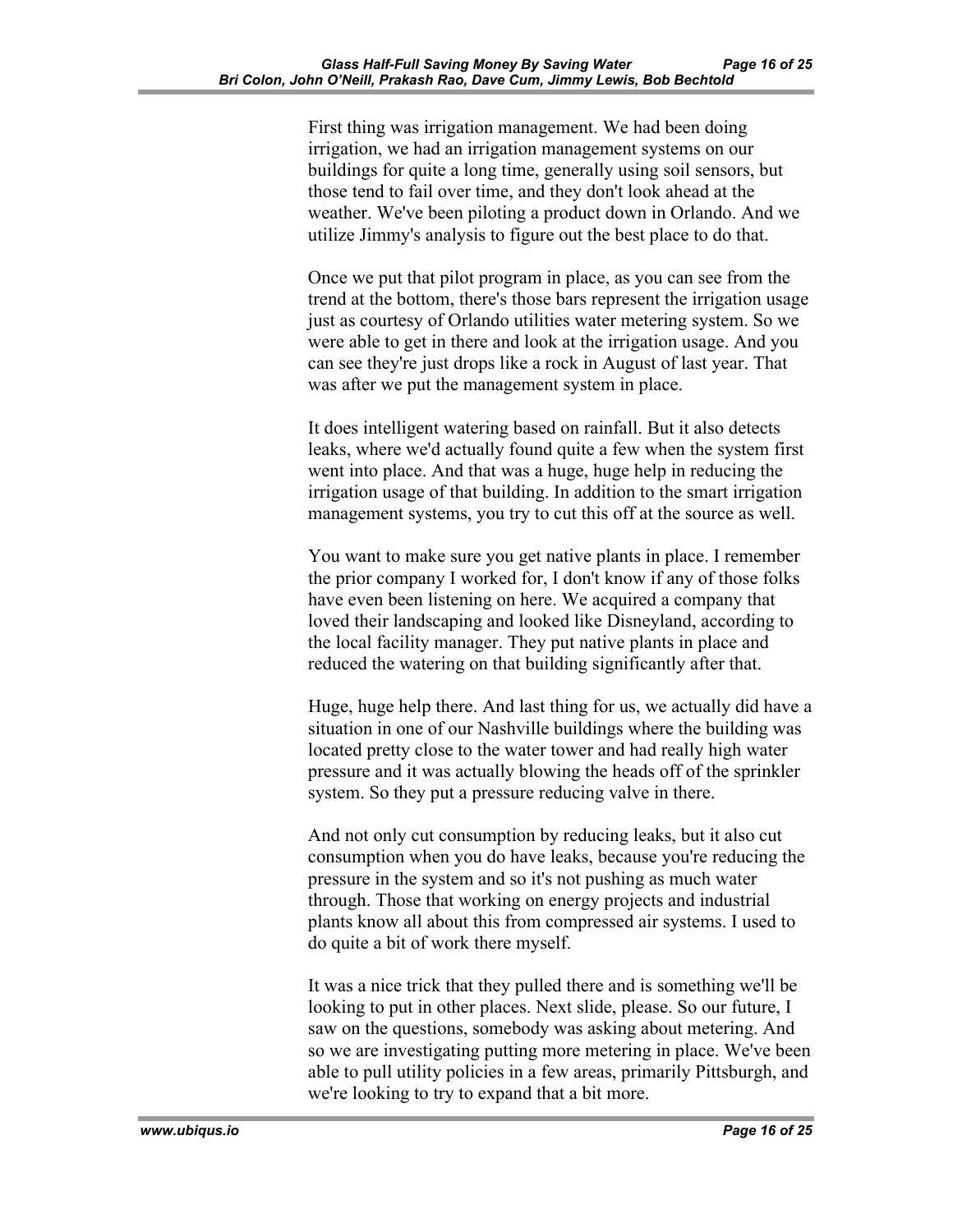But I've had a little bit of issue with trying to get the utilities to allow us to do that. I think most of the utilities being local municipal utilities have a little bit of problem with somebody connecting something to their meter. So what we're looking at doing is putting something like an ultrasonic meter in place.

But in the meantime, we're actually utilizing a town of Cary, where we have some buildings in North Carolina, Orlando utilities and Pittsburgh, all three of those actually have water metering systems available through the utility. So it's a really nice tool. And you can see that trend on the bottom left there for being able to see what's happening during the day.

But as those who are familiar with energy usage and looking at energy metering are going to see right away, you see that water usage goes down. But my first question is why do you have any water usage at night? In this case, it's a restaurant. They're running dishwashers overnight. We figured that one out in that building.

But that's a really nice tool for us and something we've taken a lot of advantage of in our energy side. And we're looking forward to doing some more piloting with that in 2022. Next slide, please. Lastly, I can't stress this enough. We don't do anything in a vacuum.

From our design and development team, to all of our maintenance folks out there in the field, to our co-op students and myself in the energy command center, we should probably rename it as a utility command center. It's a team effort here at Highwoods.

Just want to acknowledge the fact that everybody up and down the chain is responsible for making sure that we're saving water, we're doing the right thing with energy, we're turning things off, and we're able to achieve our goals. That's it for me. Thank you all for the opportunity here this morning.

*John O'Neill:* Thanks so much, Dave, for sharing all of that detail about — water and sustainability efforts. A quick reminder for our audience, please do send in any questions you have at slido.com. And it looks like we just had that bumped to the top of the chat. So please do put your questions there.

> We look forward to answering as many of those as we can at the end of the session. It does look like we're just a little bit behind schedule. So depending on how much time Bob takes here to get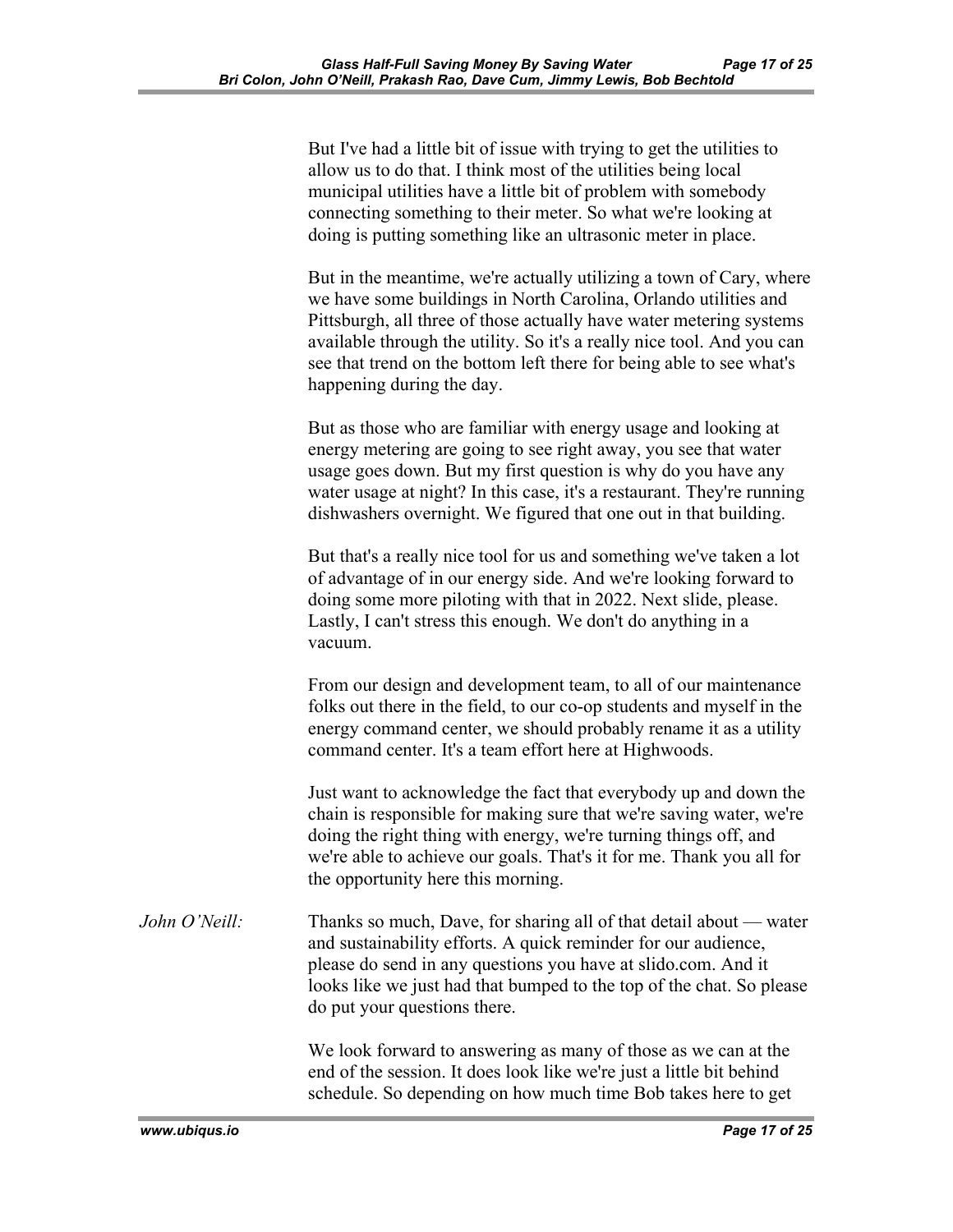through his presentation, we may not have quite as much time for Q&A as we hoped.

But please do continue dropping those in the Slido Q&A, and we'll address as many of them as we can and try to follow up on those that we're unable to get to. But without further ado, next, we're going to hear an industrial perspective on water from our final speaker, Bob Bechtold. Go ahead, Bob.

*Bob Bechtold:* Okay, thank you. In the essence of time, I'm going to try to touch on this as quickly as possible. And you can get these slides later, they're going to record this. So basically, what's HARBEC? We're a small manufacturer in upstate New York, of primarily precision metal and plastic component parts and sub-assemblies. 155 people plus and a bunch of machines.

> Next slide, please. And as mentioned, we're in Ontario, New York, which is on the southern shore of Lake Ontario. We can almost throw a rock into it from our location. Which means that we are sitting on one of the greatest resources of freshwater in the world. So here water is pretty stupidly cheap, and cheap water promotes waste and casual attitudes.

> And so the effort to prove saving money is going to be very difficult. But over time, we've learned in our efforts to focus on energy efficiency and resource wellness. And the amazing positive impact on our bottom line from that, that there's a lot of relationship between energy and water. And some of our earlier speakers have touched on that a little bit.

And for example, the energy production in our country uses three and a half trillion gallons of water to deliver and produce that energy to us. Next slide, please. And also there's a relationship to potable water, delivering water and processing water, uses a significant amount of energy. And specifically almost 3000 kilowatt hours per million gallons.

And at an individual level, 100 gallons of water basically is more energy than running energy efficient refrigerator for a day. Next slide, please. And we also had a couple of other instances that a heightened awareness about water value. After 9/11 in New York, a lot of businesses got surprise visits from their insurance companies.

In our case, we were told we had to put in a sprinkler system which was completely different than ever before. Also, our company is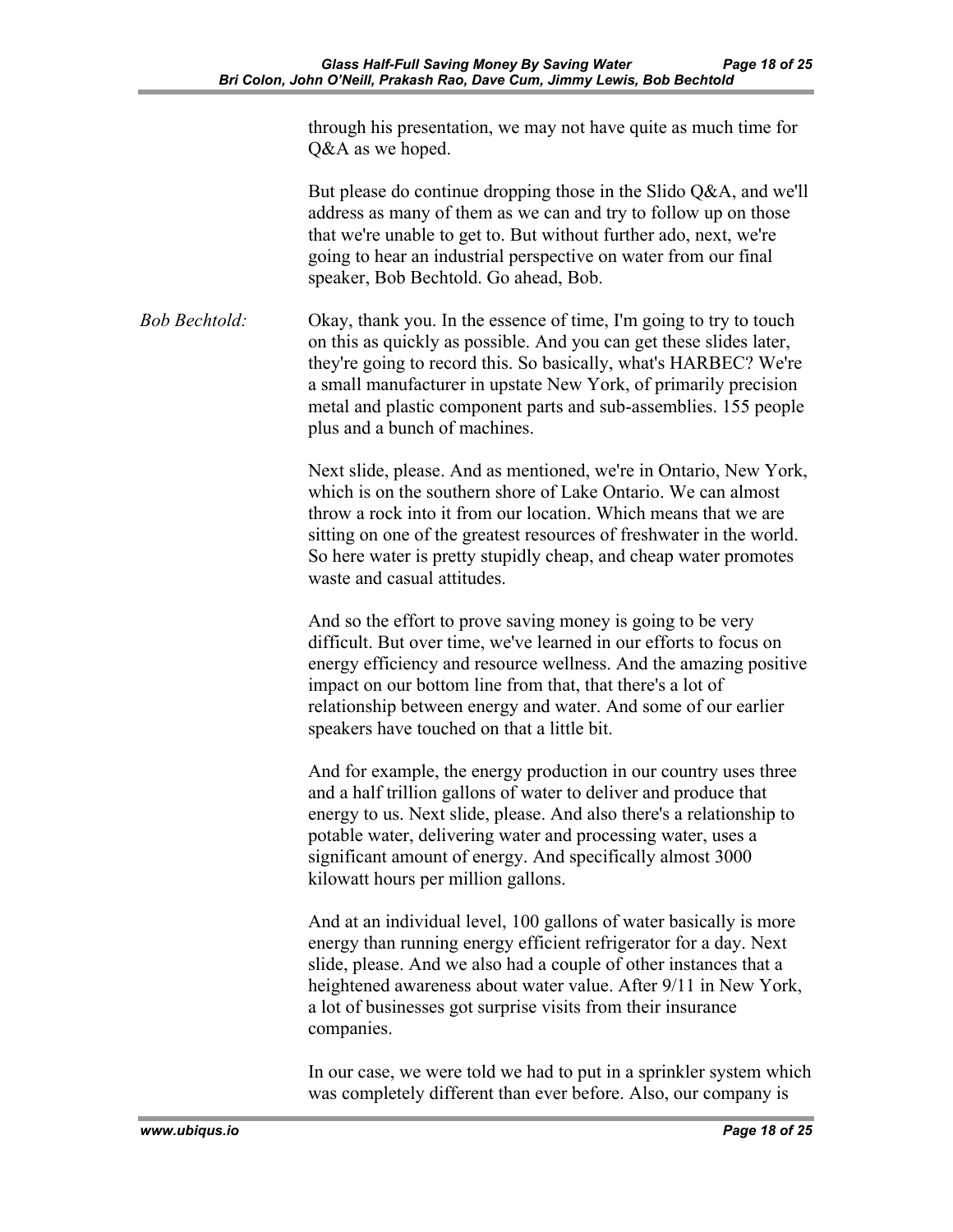involved with a sister company and not-for-profit that develops water treatment solutions for the developing world. And through that, we learned that a number of things, but one was that one out of three people globally do not have predictably safe drinking water.

Next slide, please. So this pursuit of the insurance dilemma, we needed to have a 250,000 gallon supply of water ready and available at all times, we did not want to do a storage tank because that meant another water system to maintain. We already had two hydronic closed loop systems.

And so we decided instead to put in a pond. We've dug a 900,000 gallon pond behind our building and diverted all of our rainwater from parking lots and rooftops, which has a potential of 1.6 million plus or minus 10% per year. Next please. So normally in industry, why would we use so much water for? And it's to do cooling. And it was touched on by the others.

But these cooling towers that they're talking about operate by spring potable water most of the time. And aluminum plates that have hot water running through them as the water evaporates, because it's cooling on those plates and takes the heat out of the water loop and returns it back to the building as cool waters and then the cycle continues.

But this spraying of the water is an enormous amount of water, millions of gallons a year, even for a small company like us of this energy rich potable water that we're talking about. So having the pond gave us an opportunity to experiment with that.

And we took some fin into a heat exchanger, as you see in the bottom right corner, sunk them to our pond to the bottom of the pond and interrupted our process water loop and sent it to the bottom of the pond. And in that, took out some of the heat in the water before it went to the cooling tower. Therefore less energy and less water was needed to create our water cooling requirements.

Next please. It was a closed loop waters, why we are averse to let's say closed loop water systems and try to minimize as much as possible occupy and offered us, was that it requires constant balance, constant attention and prevent the formation of minerals and scales if the water is too hard, or basic to prevent corrosion, same thing to plug up valves and operating components.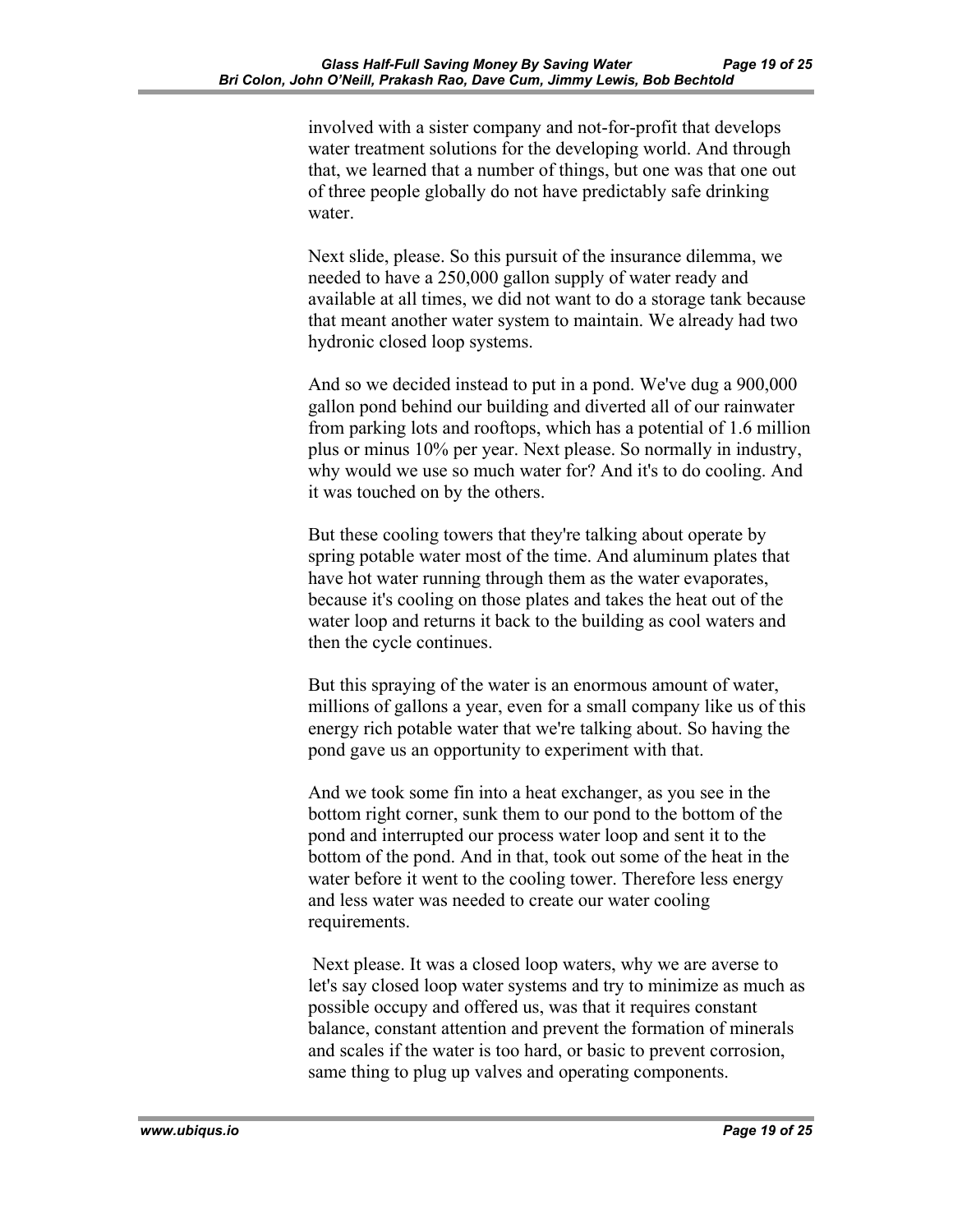And also bugs live in water. And if it's too acidic, then you get more and more of that. An example of the bugs and potentials making people sick is Legionnaires disease and many others. Next please. So you have to treat your water. And as mentioned a couple of times earlier, most do that with chemicals.

And that was a problem for us because using these toxic chemicals that only licensed applicators can touch and handle in use seemed like a contradiction. So we set out to find a benign solution. For almost 10 years, we operated the one you see in the picture there that's a bi-metallic material slurry in this cylinder on the right-hand side of it.

And as water flowed through that, it attracted any organic and inorganic materials. And then backwash that out through basically a sand filter. Worked great for 10 years, no chemicals. But then the DEC one day came in close to town. And the reason why, was because these dissimilar metals were leaching traces of copper and tin into the backwash water.

And so being heavy metals, they made us stop using it. So we had to come up with a better solution. Please, next slide. So we set out RFPs for a benign sustainable water treatment system. We got two companies actually who proposed solutions. And one that we chose was Aqua-Eye Company.

Interesting experience, because most of the companies wanted nothing to do with helping us develop a solution that did not use these expensive chemicals that I mentioned about before, because that was a good revenue stream for them. But we did get this company to do it. And next slide, please. So we monitor, measure and maintain the water constantly, but in a very simple way.

And it is that we use mild acid to keep the water at exactly seven. So it's not basic, it's not acidic. If it was basic, then it gives a chance for the minerals to solidify and condense. And if it's acidic, that gives a chance for the bugs to grow. And so by keeping it exactly at seven, that's kind of the trick of the system, we maintain a perfect balanced water. Next slide, please.

During this past year and a half, we've added 50% to our building capacity, which gave us 30,000 square feet of new roof to capture the water from. And also we're in that's in process right now, we just need to put in the holding tank and the delivery system, then we'll be using this water to replace potable water in our fixtures.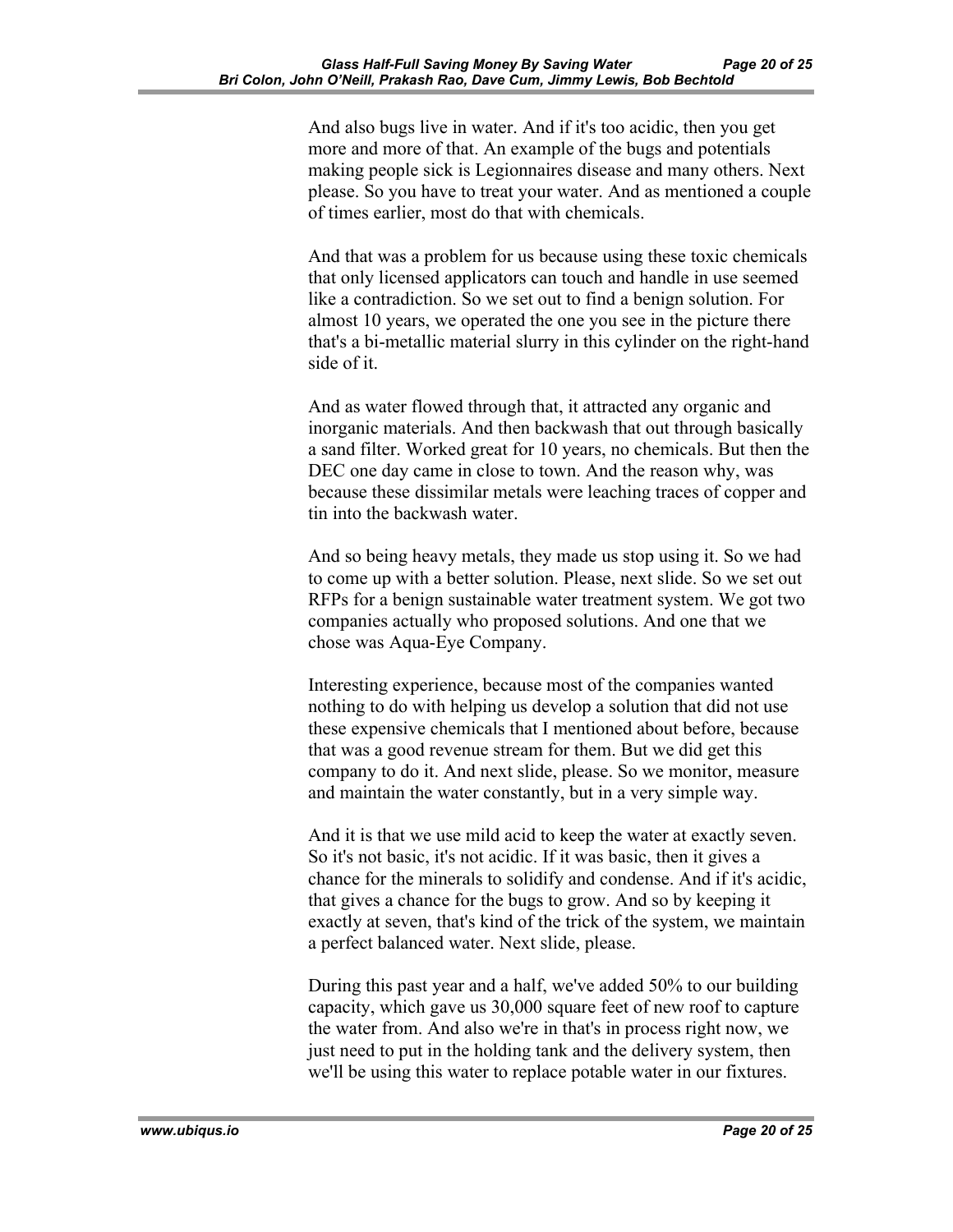And then we've also, because of the new addition, added in all new low-flow fixtures. Next please. And we keep track of it. So as you can see, in the early days, as we grew our company, we also grew our water consumption. But then around 13 and 14, when we started getting serious about understanding this and doing something about it.

And we had learned from our experiences with ISO 50,001, we needed to set a baseline. So we set that baseline and you can see after that time, we began to decrease our water. So we still continue to grow our business but decreased our water consumption. Next slide, please.

In every year, we give a report to our employees about whole conditions of our business, and in that includes water and energy. And this is one of the slides from one of those presentations. And you can see, it shows '16, '17, '18, '19 continuing to reduce the amount of water. This is of course, portable city water, that energy water, that valuable water that we were talking about.

Next slide, please. And then continuing on '18 and '19. This is from another company meeting. But then in 2020, we had a horrible turn of events and a very big spike. And we traced the spike to one employee left one garden hose run for 30 days on the side of the building and basically in the grass, so it was never noticed.

And that one hose running for 30 days cost us 330,000 gallons of potable water, which was in our opinion and having become water appreciators, it was a real slap in the head. But it also taught us a lot about how easy it is to wastewater. And so you can see back in '21 again, we're on the right trend. Next slide please. And then this is our water management system.

Next slide, please. With our carbon neutral situation, we kind of invented our own water neutral situation. Which means that we use potable water for hand washing and drinking. Any other use of potable water, we have to pay a penalty for and we buy water offsets through PEF, a wonderful company that we've been buying all our offsets through for a number of years.

Next slide, please. And of course, like energy offsets do, in our case a wind farm our water offsets to remediation in bodies and water. In this case, we support an effort to increase the flow of river in Oregon. Thank you. Next slide, please. And the last thing is, with our pond, what we've learned about thermal opportunities is now exaggerated.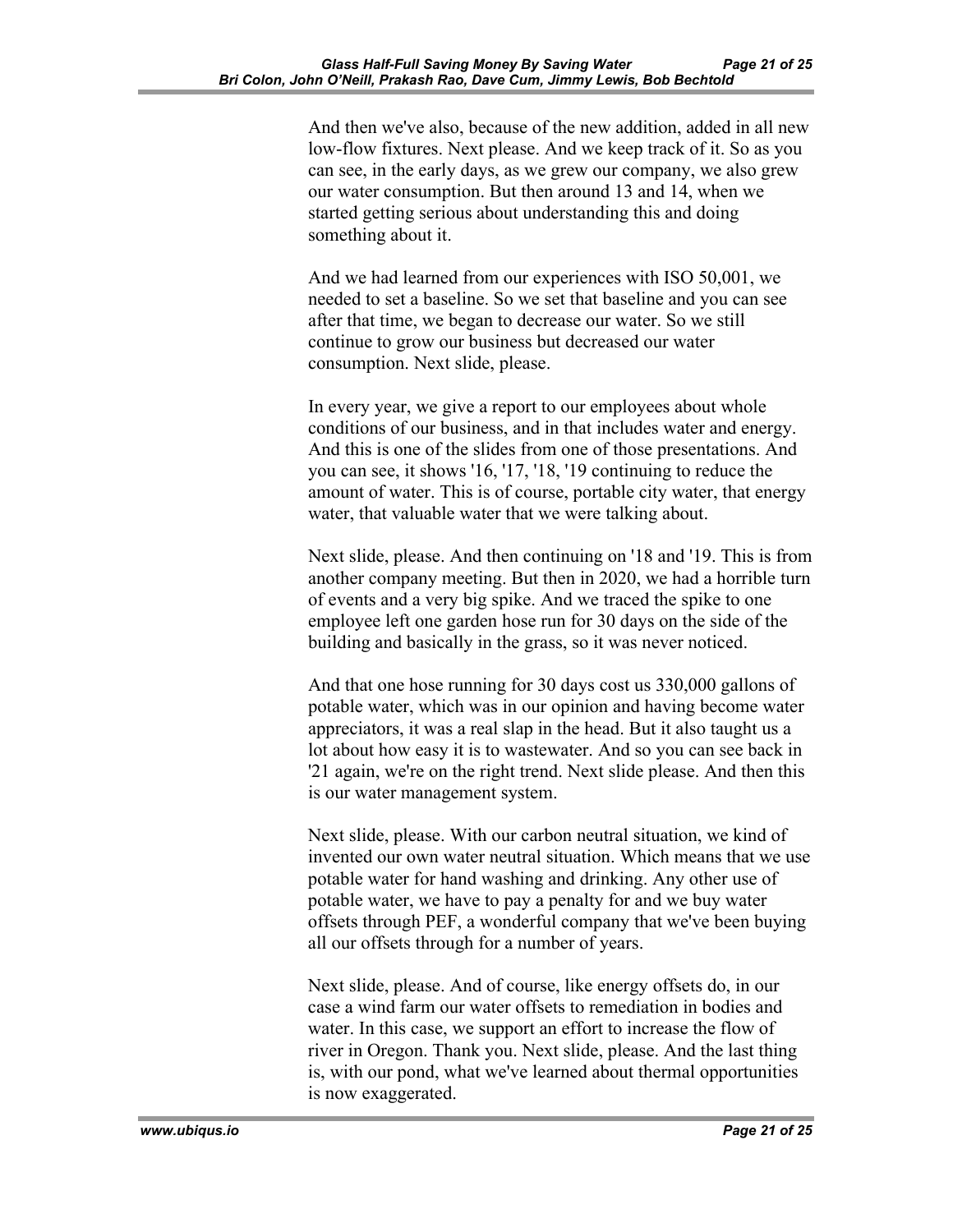The past year, we've built a huge geothermal system that is going to give us an incredible improvement of opportunities to explore industrial heat pumps, improve our water shedding capabilities, and also increase heating and cooling, better HVAC system. Next slide, please. Oh, then thank you.

*John O'Neill:* Great. Thank you, Bob, and to all of our panelists. I got to transition really quick Q&A. I see we're coming up on the end of our time, but maybe we can just address one question here. I'm seeing one of the top rated questions that was asked in the chat was, are there any existing resources to calculate or consider the true cost of water?

> And I'll jump in with one right off the bat, the plant water profiler tool, developed by the plants program. It's really, really great resource that is designed to do exactly that. So for any industrial partners on the call, that would be a really great place to look. I think that a link to that is included in our supplemental document. So we'll make sure you guys have access to that.

And then on the solution center, there's a variety of other resources and tools that are available. I'm not quite sure if there's one sort of building side that is explicitly designed around the true cost of water. But maybe somebody else can jump in if they have any other thoughts. But definitely check out the solution center for tools and resources.

And I think that's probably all the Q&A time we have. I'm going to do a couple of wrap up slides here very quickly. You can go back to the slideshow, please. So this webinar today was part of the 2021/2022 Better Buildings webinar series. As you can see, we've had quite a great lineup of presentations, and we have them continuing through the month of April.

If you want to attend some of these future sessions, please visit the Better Buildings Solution Center to learn more and register. Next slide, please. Our next webinar will be one week from today, on January 18. And is titled; Classroom to Career: Advancement in Energy Efficiency Jobs.

So you can join this webinar to learn about the strategies and programmatic efforts to Better Buildings Workforce Accelerator partners — to support curricula development, job training, and career awareness to bolster future workers in the built environment. Next slide, please.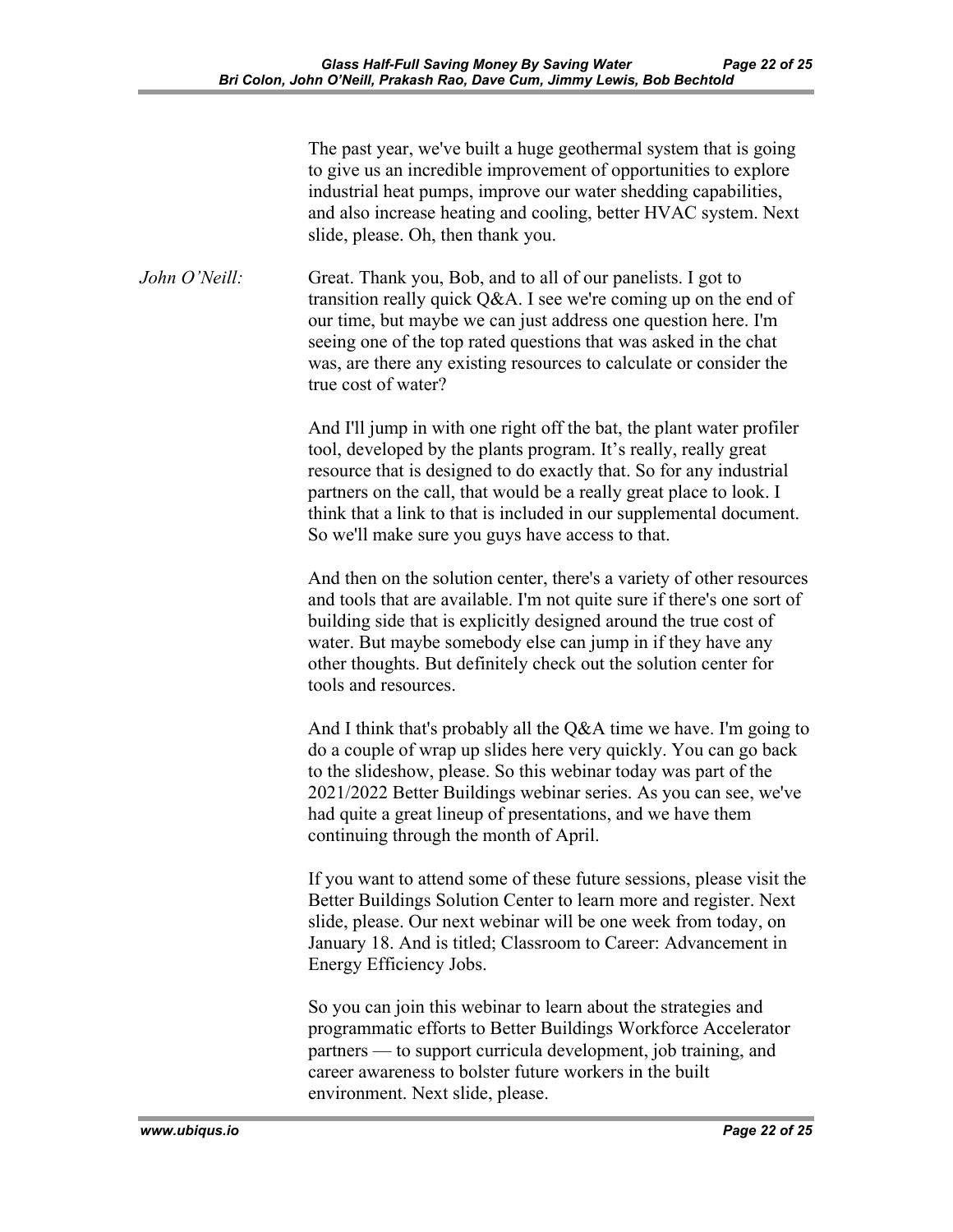I'd also like to make a plug to join the Water Savings Network to those of you who are on the call today but are not yet part of the network. We have a lot of great resources available to our partners here exchange events like we've mentioned previously. You can find more details about the program, partnership requirements and all the benefits in the Water Savings Network overview document.

For future partner solutions, tools, resources and more, please do visit the Water Savings Network page on the solution center. And if you are interested in joining, please reach out to either your Better Buildings program contact so that would be there for you and myself depending on your sector, or email betterbuildings@ee.doe.gov stating your interest. Next slide please.

If you'd like to learn more about the topics we discussed today, I encourage you to download our additional resources handout from the Zoom chat box that Diana just dropped in there. The handout contains links to resources from Better Buildings as well as our speakers. They helped to curate this resource list, so it's a lot of really great material in there. We hope you enjoy.

And with that, I'd like to thank our panelists very much for taking the time to be with us today. Feel free to contact any of our presenters directly with additional questions or if we couldn't get to your question during the Q&A period. I do apologize as we ran a little bit long there.

I encourage you to follow the Better Buildings Initiative on LinkedIn and Twitter for all the latest news, and you can find our handles by their respective icons on the left half of the slide. You'll receive an email notice when today's recording slides and transcript are available on the Better Building Solution Center. Thanks so much everyone, and have a great rest of your day.

*[End of Audio]*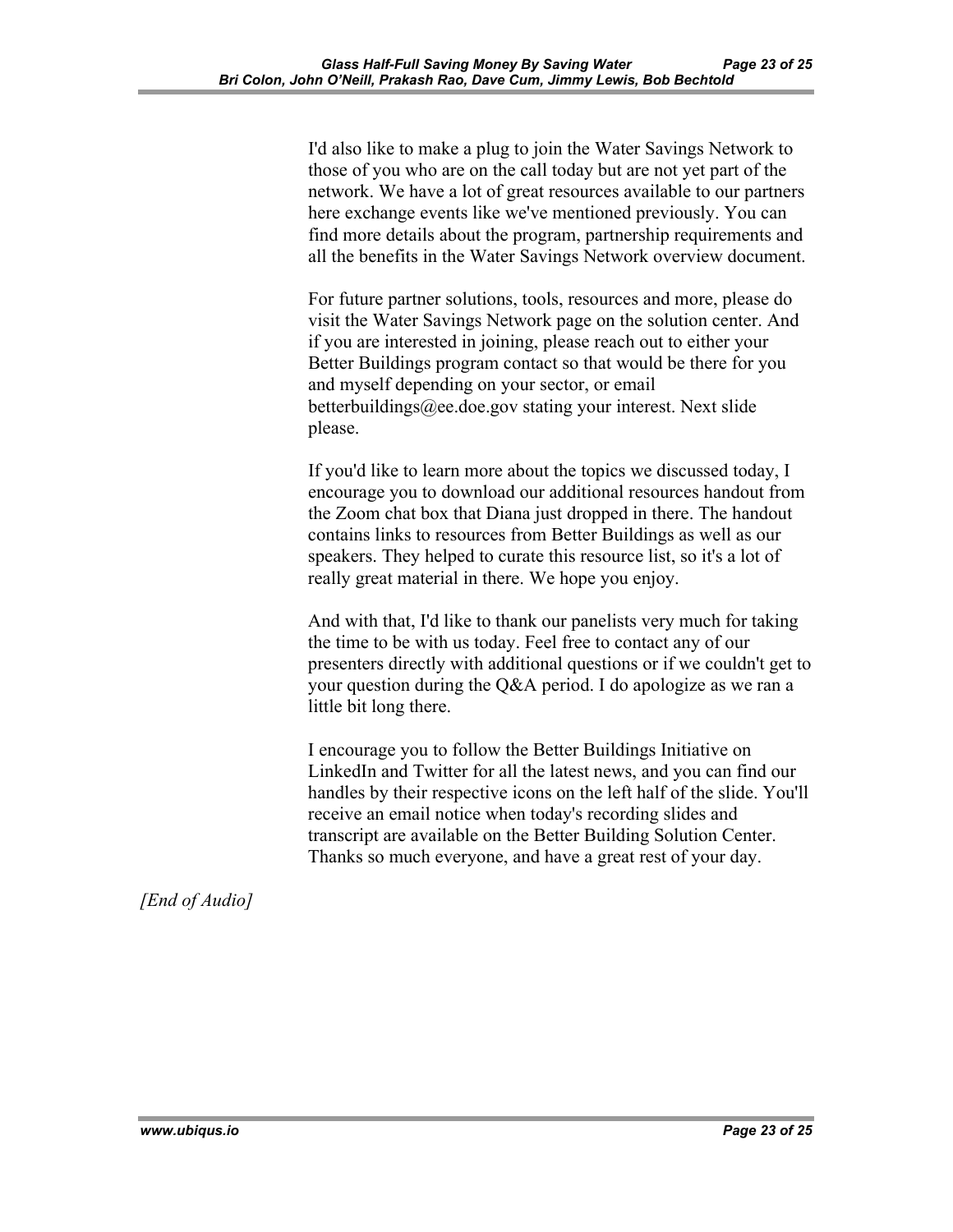## *Additional Speaker Q&A:*

*Better Buildings does not endorse or recommend any product or technology provider. The answers in this document are solely the opinions of the speakers based on their professional knowledge and experience.* 

## Additional Questions

| Audience member: | How long did the total image analysis [for] water intensity take? (All<br>Highwood's properties?)                                                                                                                                                                                                                |
|------------------|------------------------------------------------------------------------------------------------------------------------------------------------------------------------------------------------------------------------------------------------------------------------------------------------------------------|
| Dave Crum:       | It took about 15 minutes per site once Jimmy got rolling with it. For<br>our $\sim$ 180 properties, it took him about 3 weeks (while working on<br>other projects) total.                                                                                                                                        |
| Audience member: | Do you have a contact at PWSA in Pgh for getting pulse data?                                                                                                                                                                                                                                                     |
| Dave Crum:       | Unfortunately, I don't have a specific person as the meters were set up<br>years ago. One of my co-op students did some research on the water<br>meters our utility uses last Spring and noted who he talked with about<br>meter info:<br><b>AMI</b> Department<br>phone - 412-255-8920<br>email - AMI@pgh2o.com |
| Audience member: | Do you monitor water use independently (for example with a pulse<br>meter) or do you just work with usage data from the utility?                                                                                                                                                                                 |
| Dave Crum:       | We monitor water in a few buildings right now and are working on<br>some pilot projects to expand this over the next few years.                                                                                                                                                                                  |
| Audience member: | When replacing the toilets are you replacing them with dual flush or<br>the automatic flushing? I find that the automatic flush will use more<br>water than a dual flush. Have you found this to be the case for your<br>buildings?                                                                              |
| Dave Crum:       | We do auto flush for sanitary reasons. We've used dual flush in a few<br>places, but adoption has been a challenge here.                                                                                                                                                                                         |
| Audience member: | Have you attempted to go beyond using native plants for landscaping<br>and replace conventional landscaping with true xeriscaping? If so,<br>how did that go? How did the cost compare?                                                                                                                          |
| Dave Crum:       | We've not done xeriscaping, but this is a good topic for us to look<br>into.                                                                                                                                                                                                                                     |
| Audience member: | Can you discuss the payback for installing these measures? How<br>many years for some of your described examples.                                                                                                                                                                                                |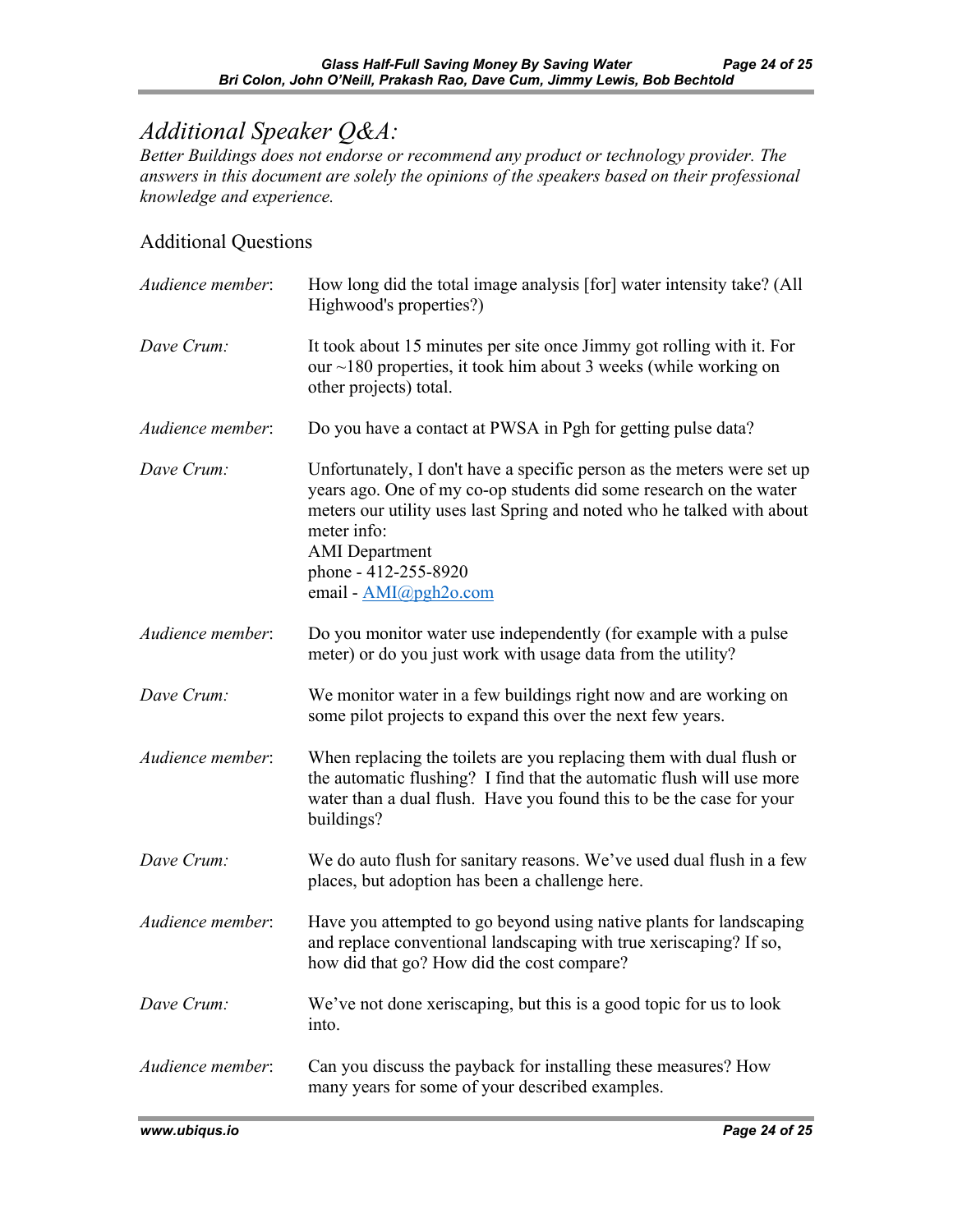| <b>Bob Bechtold:</b> | I opened my talk by saying that water was very cheap where we<br>are and that we had to find other reasons or values to justify our<br>efforts to be water responsible besides simple payback or ROI. |
|----------------------|-------------------------------------------------------------------------------------------------------------------------------------------------------------------------------------------------------|
| Audience member:     | What is the name of the company you worked with for remote<br>monitoring/controls for irrigation?                                                                                                     |
| <b>Bob Bechtold:</b> | AQUA - EYE COMPANY L.L.C.<br>Address: P.O. BOX 265,<br>SARATOGA SPRINGS, NEW YORK, 12866<br>Attn: David Carney                                                                                        |